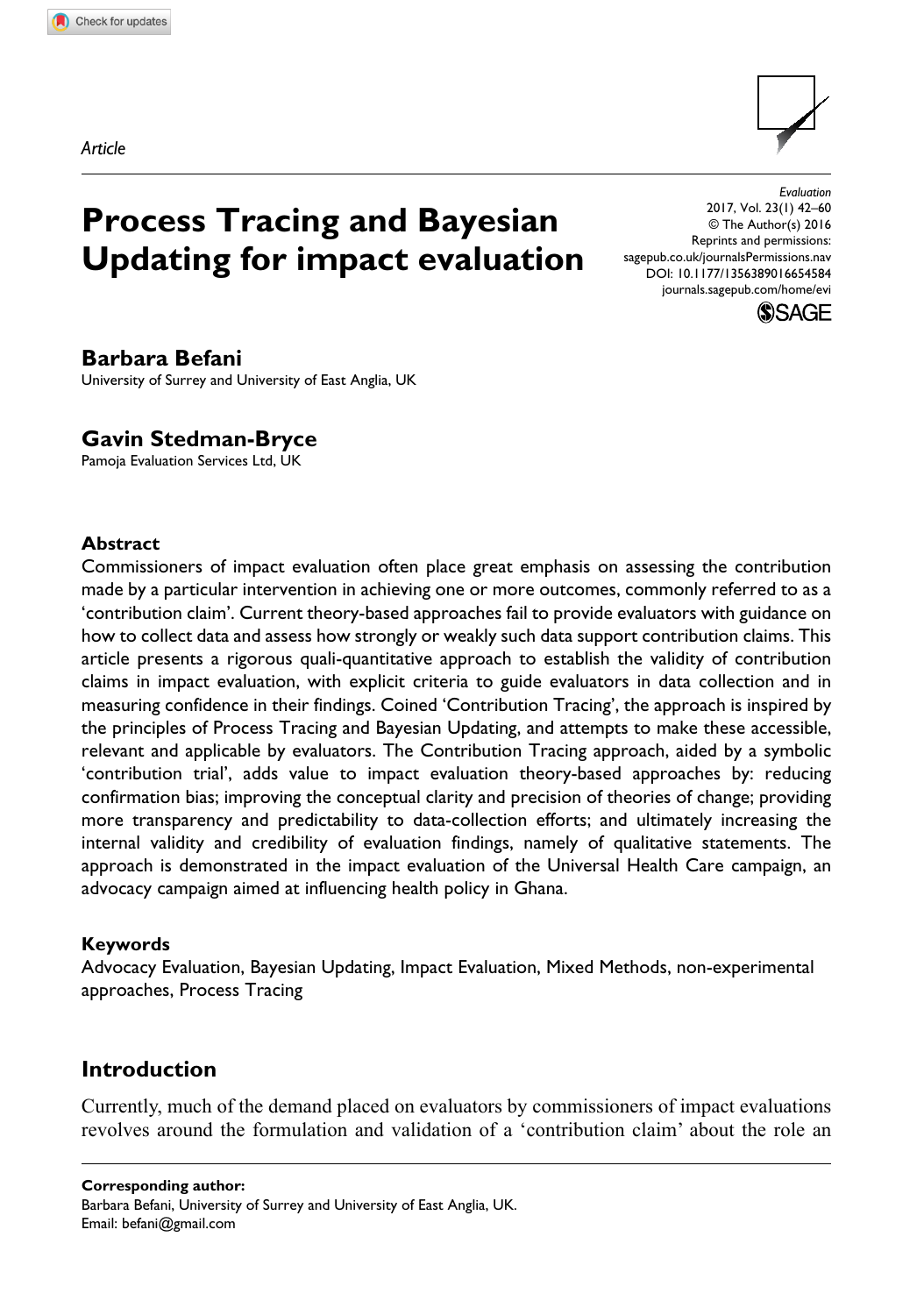intervention, or specific aspects of it, played in the achievement of one or more outcomes. The most popular theory-based approaches that evaluators are currently offering, in response to such demand, are perhaps Contribution Analysis (Lemire et al., 2012; Mayne, 2001, 2008, 2012), various forms of Systems-Based Evaluation (Derwisch and Löwe, 2015; Grove, 2015; Williams, 2015; Williams and Hummelbrunner, 2010) and Realist Evaluation (Pawson and Tilley, 1997; Westhorp, 2014) (sometimes used in combination with Qualitative Comparative Analysis, Befani et al., 2007).

Contribution Analysis requires the creation of a 'causal chain' where each link represents an intermediate outcome, associated with risks that might prevent it from taking place and assumptions that need to hold if the intermediate outcome is to materialize. Systems-Based Evaluation allows for complex interrelations to emerge among programme components, resources, actors, and intermediate outcomes. Realist Evaluation, finally, requires the identification of one or more Context-Mechanism-Outcome (CMO) configurations that explain indepth why certain links do or do not materialize in the Theory of Change, illustrating in detail the reasoning behind the decision-making of specific actors.

These three approaches are methodologically neutral: they do not provide clear guidance on how to collect data and assess the strength of such data towards (or against) a contribution claim. In other words, they do not provide a 'methodological bridge' between the contribution claim and the type of empirical data needed to assess it, nor the most appropriate datacollection techniques to use. In addition, they do not provide touchstones nor benchmarks to assess the quality of the evidence, to measure its power to change our confidence that a given contribution claim holds true, or not.

The existence of such a large methodological gap in evaluation can lead to unsatisfactory practices. A classic example is the evaluation of the often cited 'Final-Push' advocacy campaign, aimed at influencing a US Supreme Court decision (Patton, 2008). The approach used is Scriven's General Elimination Methodology (GEM) (Scriven, 2008), which shares similarities with Process Tracing in that an observable outcome is traced back to several possible causes, and alternative explanations are considered and assessed. There is also a clear contribution claim which the evaluation seeks to affirm (or deny): the Final-Push campaign contributed to the Supreme Court's decision; and the evaluation eventually concludes that the campaign contributed significantly to the Supreme Court's decision.

Empirical data collection is often mentioned ('a thorough review', 'careful analysis', 'well documented', '45 knowledgeable people interviewed', etc.), but carries an almost defensive, self-referential tone, which is understandable given that by reading the article it is not possible to link the observations made during the data-collection process with the contribution claim; or to understand why the contribution was considered 'significant' as opposed to 'fair' or 'small' or 'non-existent'.

This has important implications for the internal validity of the evaluation results: if another team had carried out the evaluation, would the findings have been the same? Another important implication of this methodological gap is that evaluators can easily build evidentiary cases towards (or against) a contribution claim on the basis of the quantity of evidence gathered (abundance or dearth), rather than on the probative value of such evidence. By probative value, we mean the power of specific items of evidence to increase or decrease our confidence in a specific claim. The latter is not necessarily low simply because we might be looking at just 'one' piece of evidence.

This methodological gap leads to a kind of inefficiency that is particularly undesirable when resources for impact evaluation are limited and evaluators can only gather a limited amount of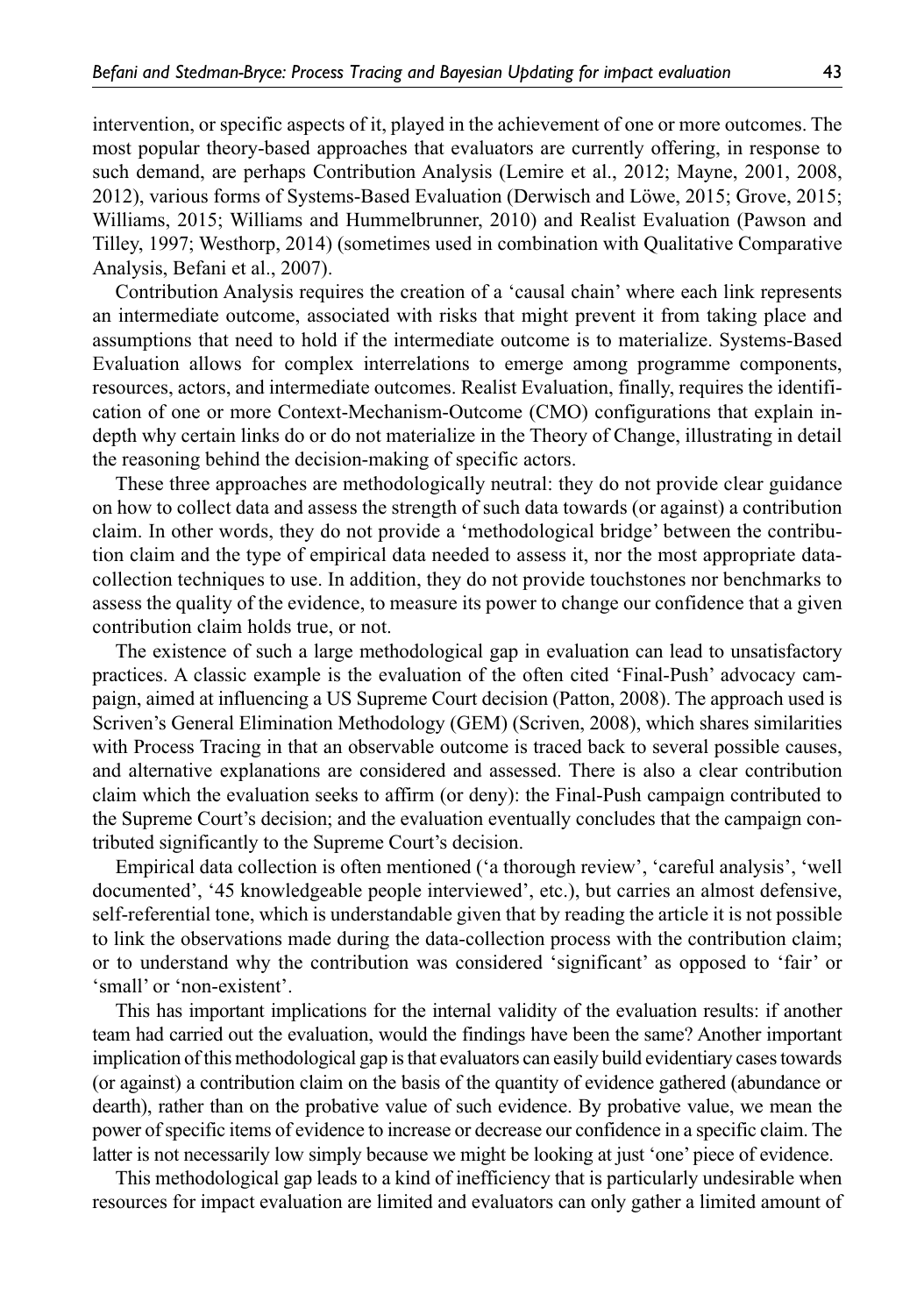data. If they do not approach data collection with the idea that different pieces of evidence can have different probative values and that the latter can be assessed rigorously and transparently, under time and resource constraints, they will likely fail to observe the most probative evidence. Indeed, the lack of clear guidance to support impact evaluators in assessing contribution claims may dissuade evaluation commissioners from evaluating the impact of specific interventions on the grounds that it is 'technically impractical'.

This article argues that the principles of Process Tracing and Bayesian Updating can be combined with any of the above-mentioned theory-based approaches (in particular with Contribution Analysis) to offer clear guidance on what data to collect, when and how; together with standards to measure how much the evidence increases, or decreases, our confidence in a contribution claim.

Process Tracing has been previously discussed in connection with evaluation (Bjurulf et al., 2012; Byrne, 2013; Frey and Widmer, 2011; Mohr, 1999; Ton, 2012). The uses of Process Tracing proposed in these contributions do not identify the implications of this method for evaluation practice in terms of 1) clear identification of questions guiding data collection; 2) measuring the evidential strength or probative value specific observations provide for given contribution claims or mechanisms or theories of change under test; and 3) making the evaluation process transparent enough to be scrutinized by other interested parties. One recent contribution (Schmitt and Beach, 2015) explicitly refers informal Bayesian logic and classifies different pieces of evidence on the basis of their inferential power and types of Process Tracing test for which they can be used. However, it stops short of making the method accessible and ready for '"hands-on" usage in complex evaluations', and identifies this work as 'an important task for the future'.

This article aspires to be a step towards achieving the 'important task' of making Process Tracing principles and tests ready for application in real-life evaluations. Building on a previous attempt to make Process Tracing more relevant for evaluators, in particular those interested in using Contribution Analysis (Befani and Mayne, 2014), it aims to provide simple and straightforward guidance on what questions to ask, how to assess the strength of different pieces of evidence, and how to expose this work to the scrutiny of a 'jury', with the aim of increasing the robustness and transparency of the findings. In the conclusions we acknowledge that further guidance needs to be offered if we are to provide evaluators with a fully loaded 'off the shelf' framework, and sketch the contours of what we believe to be the task of future research.

### **Basic principles of Process Tracing and Bayesian Updating**

Process Tracing has been referred to as a method (Beach and Pedersen, 2013; Collier, 2011) but also as a tool (Bennett, 2010; Collier, 2011) and a technique (Bennett and Checkel, 2014a) for data collection and analysis, reflecting its focus on theory development as much as on the search and assessment of evidence for a causal explanation (also reflected in the distinction between the two 'deductive' and 'inductive' variants (Beach and Pedersen, 2011; Bennett and Checkel, 2014a). Its purpose is to draw causal inferences from 'historical cases', broadly intended as explanations of past events. It is based on a mechanistic understanding of causality in social realities, and starts from the reconstruction of a causal process intervening between an independent variable and an outcome, which could for example be a Theory of Change, a complex mechanism or a CMO configuration.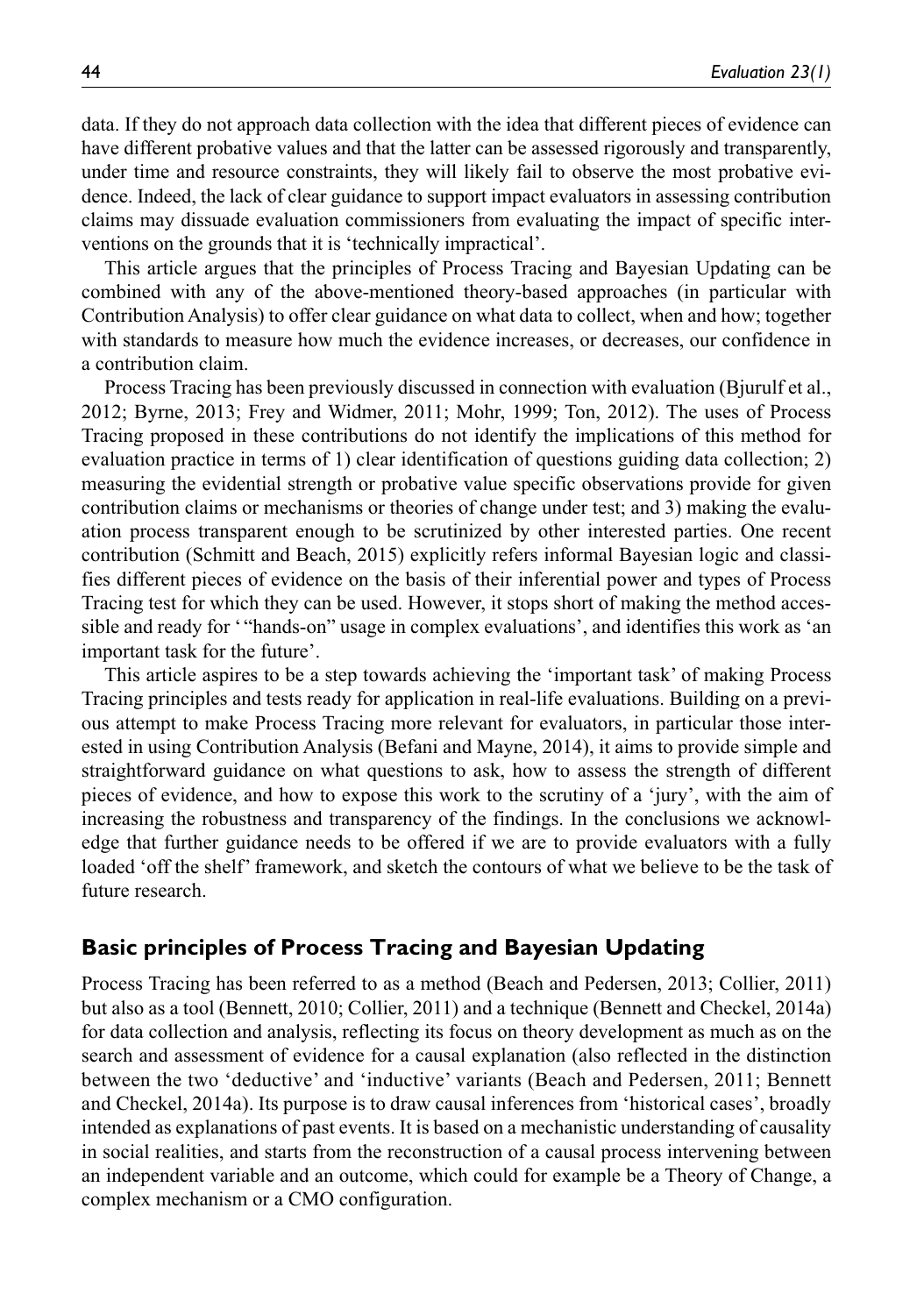The method makes a clear distinction between: a) the process described in the Theory of Change, considered a possible 'reality', or an ontological entity which might or might not exist or have materialized; which is usually unobservable; b) the evaluator's hypothesis on the existence of that reality (which is an idea in 'our head' [Bennett and Checkel, 2014a] rather than a reality 'out there'); and c) the observable and therefore testable implications of the existence of such reality. This tripartite conceptual framework stems from the awareness that mechanisms in the social sciences are usually not directly observable; we can never attain perfect certainty of their existence but nevertheless we formulate hypotheses about their existence and look for evidence in an attempt to increase or decrease our confidence in such hypotheses. Put differently, the aspiration of Process Tracing is to minimize the inferential error we risk making when producing statements about an ontological causal reality.

The backward perspective takes advantage of the fact that, at the time of the investigation, the mechanism has presumably had enough time to leave traces which provide a strong indication of its existence. Process Tracing recognizes that not all of these traces are equally informative, and as a consequence focuses on assessing the quality, strength, power, or probative value that select pieces of evidence hold in support of (or against) the causal mechanism.

One of its advantages is that it allows a clear distinction between 'absence of evidence', which has little inferential power and does not add much value to what the researcher already knows, and 'evidence of absence', which on the contrary can strongly challenge a hypothesis, if it contradicts observable implications stemming from such a hypothesis.

In Process Tracing, four well-known metaphors are often used to describe the different ways evidence affects our confidence about a certain mechanism or Theory of Change: the Hoop test, the Smoking Gun test, $<sup>1</sup>$  the Straw-in-the-Wind test and the Doubly-Decisive test</sup> (Bennett, 2010; Van Evera, 1997). See Box 1 for the properties of these tests.

**Box 1.** Differences and similarities among the four Process Tracing tests.

**Smoking Gun** *(confirmatory)*: If the evidence is observed, the hypothesis is confirmed. If the evidence is not observed, the hypothesis is not confirmed; but it is not rejected, either. **Hoop Test** *(disconfirmatory)*: If the evidence is not observed, the hypothesis is rejected. If the evidence is observed, the hypothesis is not rejected (it 'goes through the hoop', passes the test); but it is not confirmed, either.

**Doubly Decisive** *(both confirmatory and disconfirmatory)*: If the evidence is observed, the hypothesis is confirmed. If the evidence is not observed, the hypothesis is rejected.

**Straw-in-the-Wind** *(neither confirmatory nor disconfirmatory)*: If the evidence is observed, this is not sufficient to confirm the hypothesis. If the evidence is not observed, this is not sufficient to reject the hypothesis.

One possibility offered by Process Tracing, attempted in social science (Fairfield and Charman, 2015) and law (Edwards, 1986; Friedman, 1986; Kaye, 1986) but so far mostly untapped in evaluation, is its combination with a rigorous mathematical formalization. While the concepts of Process Tracing can be modelled with different mathematical concepts and tools2 one branch of mathematics we find very useful in connection with the method is Bayesian Updating (see also Beach and Pedersen, 2013; Befani and Mayne, 2014; Bennett, 2008, 2014) which we would like to refer to, specifically, as 'Bayesian Confidence Updating'. In this formalization of Process Tracing, the inferential power or probative value of a piece of evidence E for a theory T can be measured in a number of ways (Bennett, 2014; Friedman,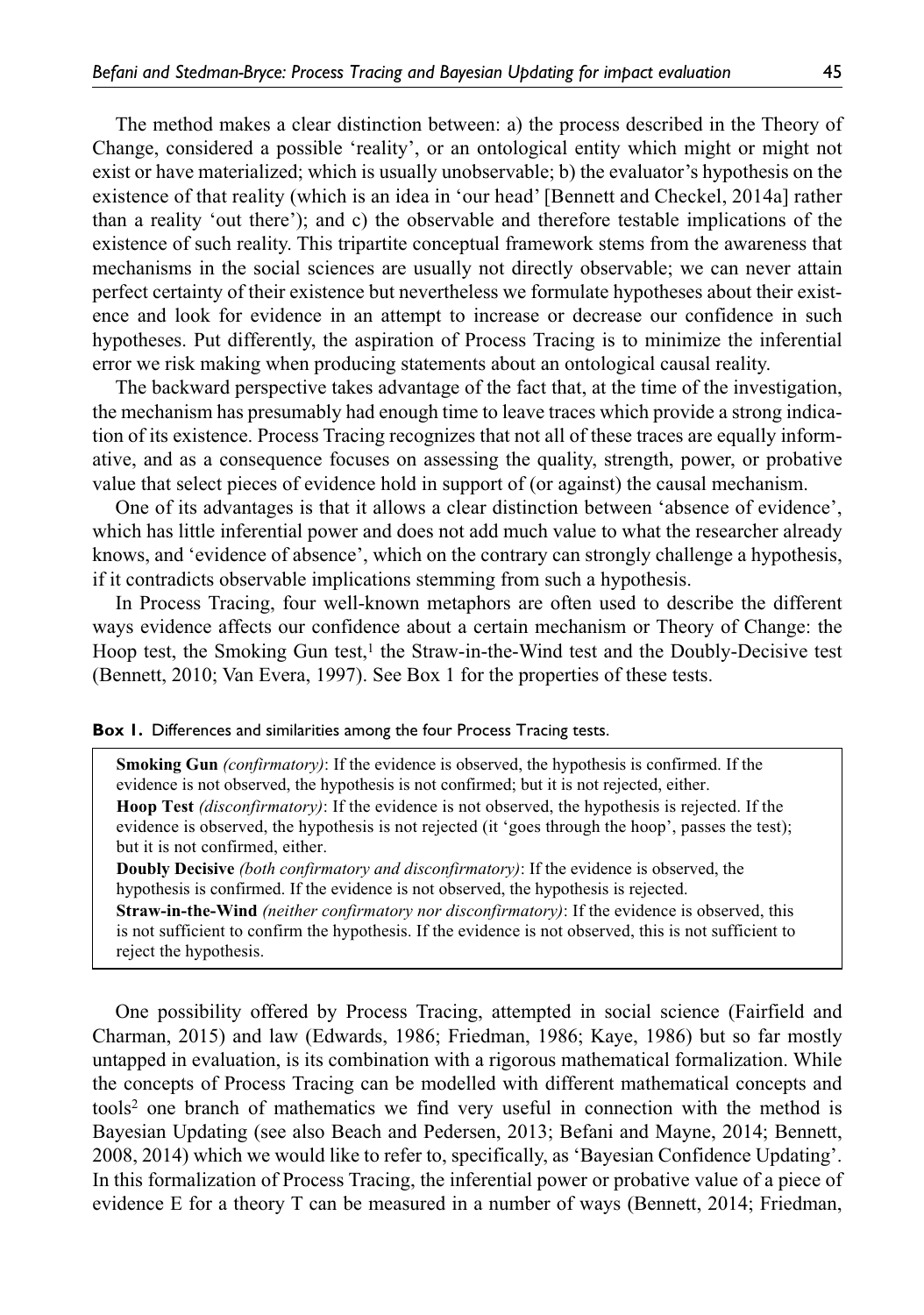

**Figure 1.** Adapted from Humphreys and Jacobs (2015).

1986; Kaye, 1986), all related to the difference between the true positives rate or 'sensitivity' (the probability that the evidence confirms that the theory holds when this is in fact the case) and the false positives rate or 'Type I error' (the probability that the evidence confirms that the theory holds when this is actually not the case). The larger the difference between the true positives rate and the false positives rate, the higher the probative value of evidence E for theory T. This is shown in Figure 1 (above): the tests with the highest probative value are furthest from the diagonal 'Sensitivity = Type I error' line.

Intuitively, this means that if an observed piece of evidence has a higher chance of being observed if theory T holds true (sensitivity), than if theory T does not hold true (Type I error), this constitutes a confirmation of the theory. If the opposite is true, and the evidence has a higher chance of being observed if the theory does not hold, compared with if the theory holds, observation of that evidence weakens the theory. Finally, if the evidence has a similar chance of being observed whether the theory holds or not (sensitivity is roughly the same as Type I error), observing it will not significantly alter our confidence in the theory.

In Bayesian Confidence Updating, different pieces of evidence have different values of sensitivity and specificity, hence different likelihood ratios, and thus different abilities to alter the evaluator's initial confidence in the contribution claim. The evaluator is thus forced to be transparent about their assumptions and confidence on the existence of the claim, and to 'declare' its observable implications ('if the claim holds true – or does not – what should I expect to observe? With what probability?'). Making these assumptions (which, by other methods, are mostly left out or at best are left implicit) transparent means making them open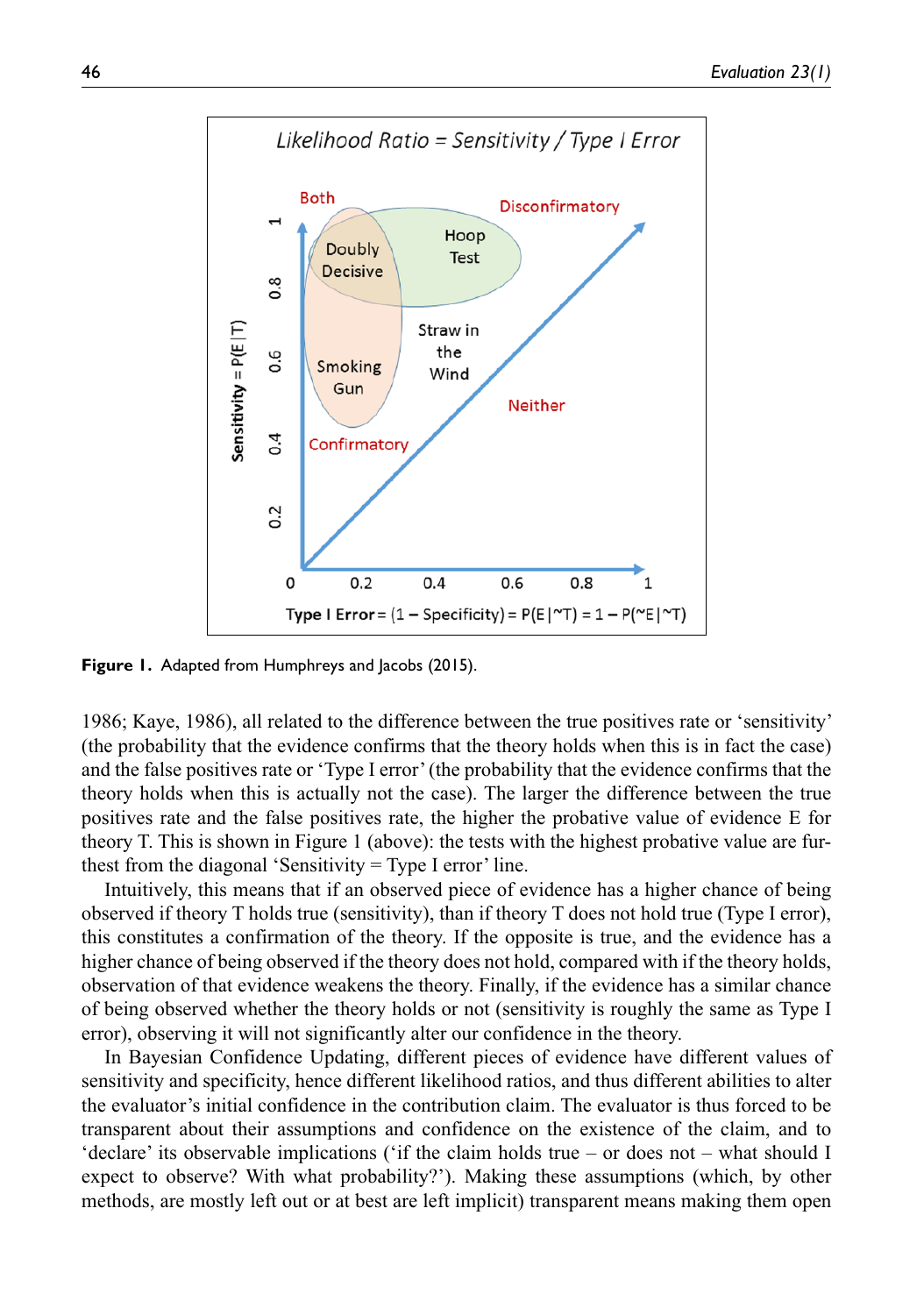to challenge; if no major objections are offered, this will increase their legitimacy and credibility. Just like in a judicial trial where evidence is produced in favour or against a defendant and the jury is left to assess the probative value of that evidence, if the prosecution cannot produce any significant evidence of guilt or if the defence finds proof that the suspect is innocent, then the suspect is considered innocent by the jury.3

# **The building blocks of the 'Contribution Tracing' approach**

The approach we illustrate starts with the formulation of a 'contribution claim' about the role an intervention (or parts of it) might have had in the achievement of an outcome. This stage is followed by the symbolic launch of a 'contribution trial', where evidence is gathered in support or against the contribution claim.

When a case is brought before a court of law, the burden of proof principle dictates that the evidence presented must prove, beyond reasonable doubt, the guilt of the accused. The evaluator, thankfully, is not determining someone's fate in a court of law, rather the likelihood that a particular contribution claim holds true. There are two types of evidence the evaluator is particularly interested in: evidence they would 'expect-to-see', under the hypothesis that the contribution claim holds, and evidence they would 'love-to-see', if they want to prove that it does.

'Expect-to-see' evidence are the observations we expect to make under the assumption that the contribution claim holds true; our confidence in the claim changes significantly only if  $-$  after having looked carefully – we fail to observe it.<sup>4</sup> This is the same logic followed during a murder trial when evaluating the evidence about a specific suspect A, who is assumed guilty of murdering victim B. Our claim in this example becomes 'suspect A killed victim B'; this premise triggering our search for 'expect-to-see' evidence. If A really did kill B, we expect, for example, the suspect not to have a solid alibi which places them far from the physical vicinity of the victim near the time of the crime. If suspect A does not have a robust alibi, this might strengthen our confidence in the contribution claim, but not to the point where we declare them guilty and close the case. On the other hand, if evidence is found that suspect A was on another continent during the exact time of the murder, the assumption that they are guilty is ruled out and our claim rejected.

Put differently, expect-to-see evidence has disconfirmatory but not confirmatory power. It can be identified by answering two related questions. First, 'what evidence do we expect to find if the contribution claim holds?' Second, 'what would prove, beyond reasonable doubt that the contribution claim does *not* hold?' In the above-mentioned case, in response to the first of our questions, we would expect suspect A not to have a robust alibi. Finding such evidence strengthens our confidence in the contribution claim but the absence of an alibi does not in itself infer guilt. Turning to the second of our questions, finding evidence that the suspect does have a water-tight alibi, immediately rules out the contribution claim and our focus would shift to other plausible causes, or in our example, other suspects.

In Process Tracing, observing 'expect-to-see' evidence is known as 'passing the Hoop test': the contribution claim needs to 'pass through the hoop' if it is to be retained as a possibility. In this sense 'expect-to-see' evidence is necessary, but not sufficient to prove the contribution claim.5

'Love-to-see' evidence, as the title suggests, is the Holy Grail for evaluators. It is evidence that has the power to confirm the contribution claim beyond reasonable doubt; but it is unfortunately harder to find, because most pieces of evidence are compatible with different, sometimes opposite, claims and explanations. In most cases we are not so lucky to observe 'love-to-see' evidence, but when we do, our confidence in the contribution claim is greatly strengthened.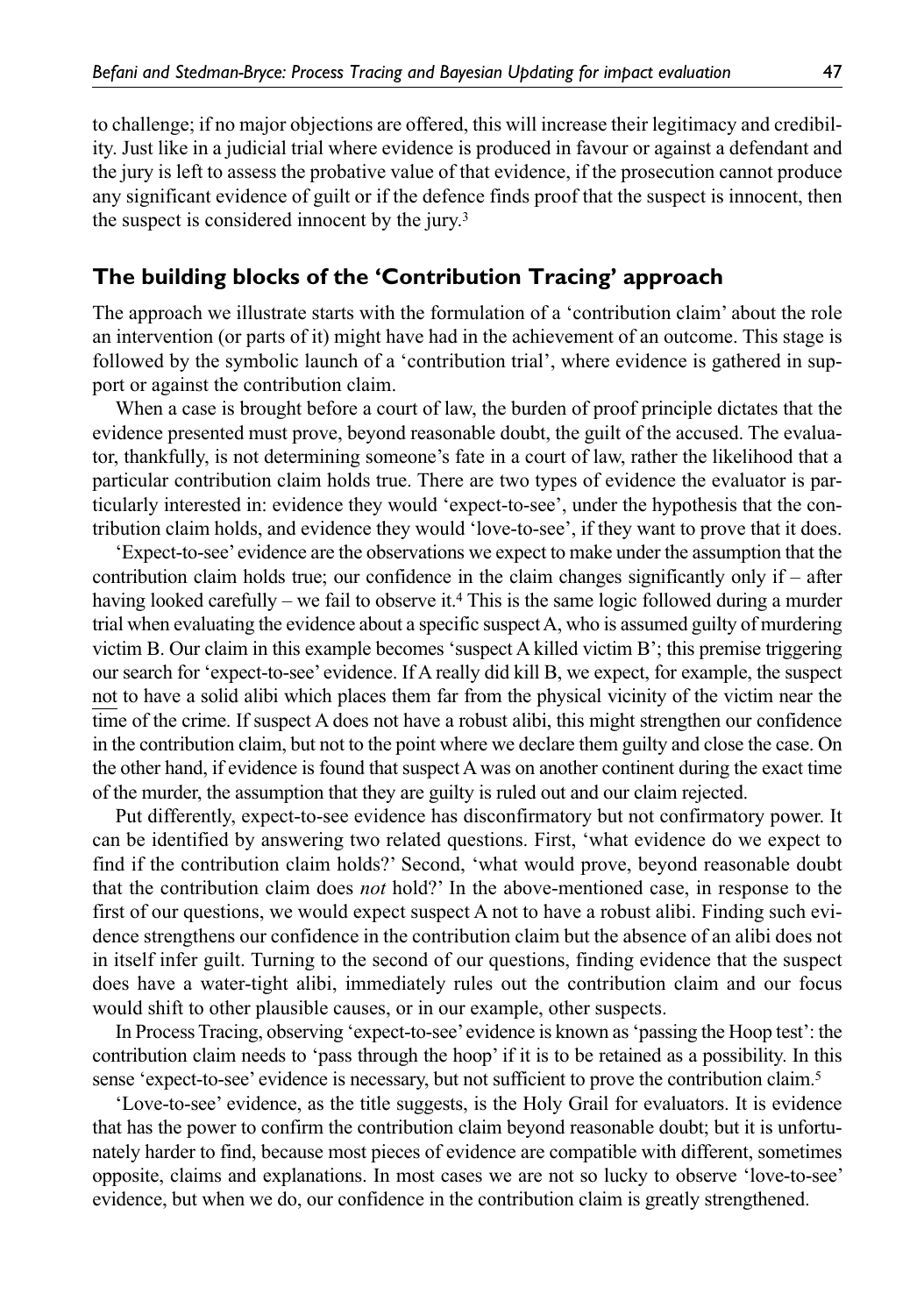The two, inter-related questions we ask in order to identify 'love-to-see' evidence are: 'what evidence is not compatible with any other explanation or causal claim'? and 'what would prove, beyond reasonable doubt that the contribution claim holds?' In Process Tracing, observing 'love-to-see' evidence is known as 'passing the Smoking Gun test'; it is considered akin to catching the murder suspect with a smoking gun in their hand, in the vicinity of the victim. In such a scenario, it would be reasonable to link this observation with the murder, because the sight of a person with a smoking gun – especially standing over a dead body – is extremely difficult to explain unless that person has killed the victim. While alternative explanations are possible, such as the person holding the gun claiming they had only picked it up and fired it to chase away the real killer; this scenario is usually far less credible, unless very special (rare) evidence is found to substantiate the suspect's remarks.

Observing 'love-to-see' evidence provides strong confirmation for our contribution claim; but failing to observe it does not weaken the claim. If we fail to observe the suspect with a smoking gun in their hand in the vicinity of the victim, it does not mean that they are not guilty; it might simply mean that they have been quick to escape from the crime scene. In this sense 'love-to-see' evidence is sufficient, but not necessary, to prove the contribution claim.<sup>6</sup>

The reason 'love-to-see' evidence strongly increases our confidence in the contribution claim is that it is hard to imagine that specific evidence being observed, unless the contribution claim holds (unless the intervention has actually made that specific contribution in reality). In other words, 'love-to-see' (or Smoking Gun) evidence is very specific to the assumption that we are trying to prove. This is why it is usually rare: because there are not many reasons that can account for it. In Bayesian terms, the likelihood of that evidence being observed if the theory holds is much higher than its likelihood if the theory does not hold.

Imagine the scenario of a top-ranking politician stating on record that their dramatic policy shift was due to a particular NGO-led public campaign. In some contexts, it might be hard to conceive of any other plausible scenario that would lead to this pronouncement. Unless evidence of special motives is found (such as privileged treatment of that NGO by the politician, secret agreements, willingness to hide an uncomfortable real reason, etc.) the hypothesis that the shift was due to the campaign appears the most likely explanation of that observation. Put differently, this kind of statement is rare and there are not many reasons that can account for it; and if no evidence is found of alternative reasons, this can be a good example of 'love-tosee' evidence, strongly confirming the contribution claim.

For every trial, a specific type of evidence usually exists which, if found, is enough to condemn the accused. For example, a non-coerced admission of guilt is a relatively rare event, and it is usually difficult to think of other reasons the suspect would confess, other than lifting a burden off their guilty conscience. But even if the suspect does not confess, it is usually possible to conceive of decisive, framing evidence. Not rarely such evidence, if available, is easily recognizable and the subject of manipulation, concealment or destruction (also known as 'withholding evidence'). The corollary in Contribution Tracing is knowing what evidence to look for and understanding its importance in relation to the claim under assessment.

Finally, some pieces of evidence (even rarer than 'love-to-see') can be considered, at the same time, necessary and sufficient to prove the contribution claim: they can both confirm or increase our confidence in the claim (if observed); and disconfirm or decrease our confidence in it (if not observed). Watching the murder taking place in a piece of CCTV footage, where the killer can be clearly recognized, can both condemn suspect A, if we see them in the footage, and exonerate suspect A, if we see someone else in there. Similarly, a DNA test can both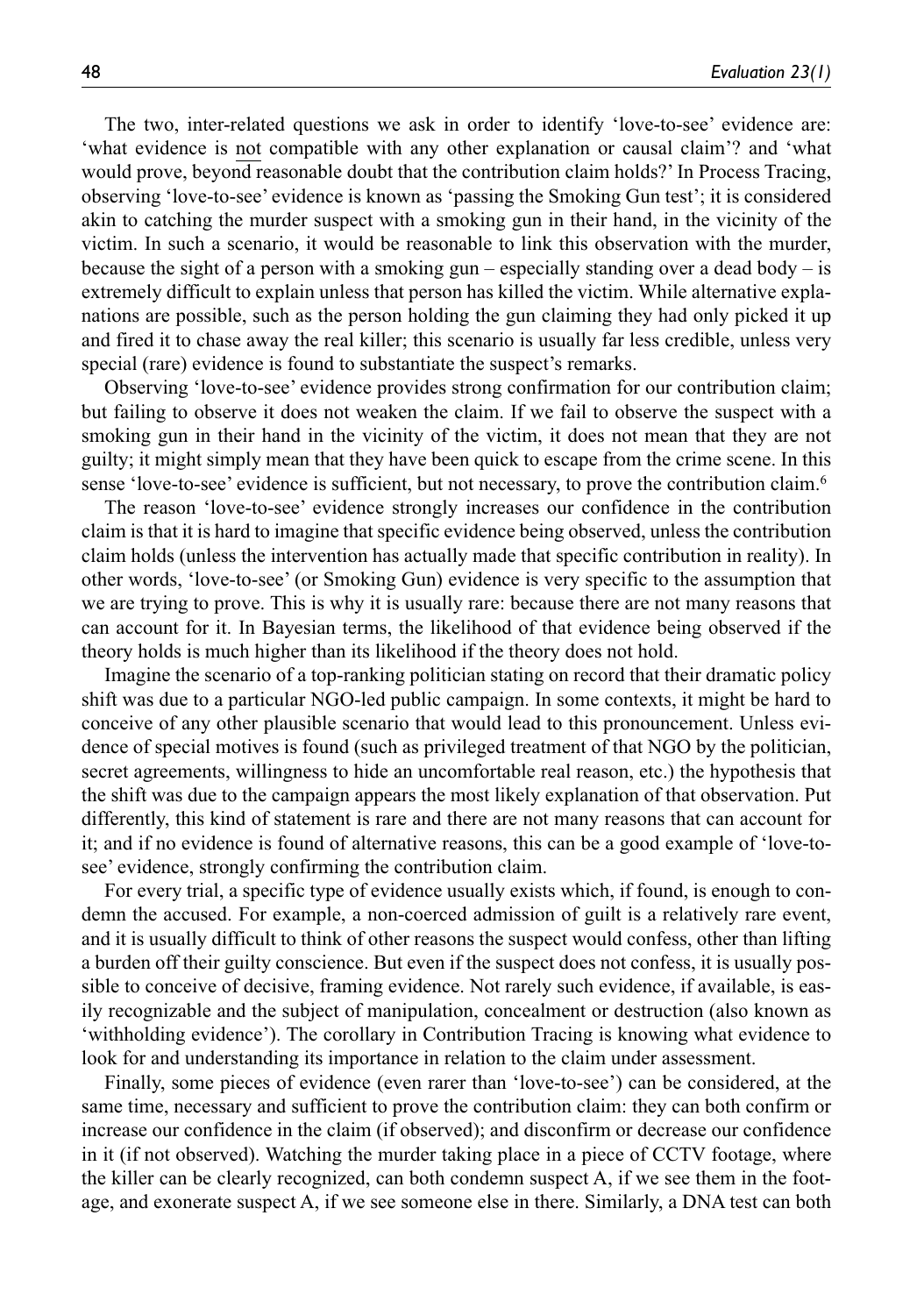condemn and exonerate a specific suspect, depending on whether the DNA sample matches their DNA or not. In Process Tracing language, these are known as 'Doubly-Decisive' tests (see Box 1).

# **Application: Evaluating the Universal Health Care Campaign in Ghana**

Let us now leave the court room and consider a real case based on an evaluation which applied Process Tracing principles, conducted on behalf of Oxfam GB (Stedman-Bryce, 2013).

The Universal Health Care Campaign in Ghana was a civil society-led movement that aimed to use the upcoming 2012 presidential election as a window of opportunity to promote their health-related policy priorities. The campaign had significant reach comprising over 500 health-focused civil society organizations, who when taken together, were operational in all regions of Ghana. The ultimate goal of the campaign was to have the Government of Ghana legislate for free universal health care for all. While the ultimate goal had not been achieved at the time of the evaluation (and remains to be achieved at the time of writing), the campaign did claim a significant victory which is the subject of this example.

In the course of the campaign a research report was produced and widely disseminated that highlighted a number of alleged shortcomings in the country's National Health Insurance Scheme (NHIS). The scheme, administered by the National Health Insurance Authority (NHIA) – a Government department – is for all Ghanaians, who, with some exceptions, are eligible to receive health care assuming they pay an annual membership fee. The main contention between the campaign and the NHIA related to the number of people registered on the scheme: the NHIA claimed 67 per cent of all Ghanaians were registered, and hence eligible for free health care, while the campaign claimed only 18 per cent were registered.

At the crux of the debate was the methodology used by the NHIA to calculate membership of the scheme. The campaign claimed the methodology was flawed, while the NHIA countered that the campaign had inaccurate information and stood by their methodology and calculations. Remarkably, several months after the publication of the campaign's report, and in a context of vociferous debate between the campaign and the NHIA, each defending their position, the NHIA announced it would be changing its methodology for calculating membership in the scheme, citing methodological inaccuracies. This led the NHIA to reduce its coverage figures from 67 per cent to 34 per cent. The campaign claimed that their report and lobbying efforts contributed to this turnaround by the NHIA – to change its methodology and revise its coverage figures. The evaluation thus sought to assess the following contribution claim: 'the campaign affected the NHIA's decision to revise the methodology for calculating the membership of the scheme'.

## *Testing the contribution claim*

Let us now show how the contribution claim  $-$  'The advocacy campaign affected the Government's decision to revise the methodology for calculating membership of the National Health Insurance Scheme (NHIS)' – was tested. The first step was to formulate both our expectations and 'dreams': or in other words, what evidence we expect-to-see under the hypothesis that the claim holds true; and what evidence we would love-to-see, because these would either strongly confirm or disconfirm the contribution claim.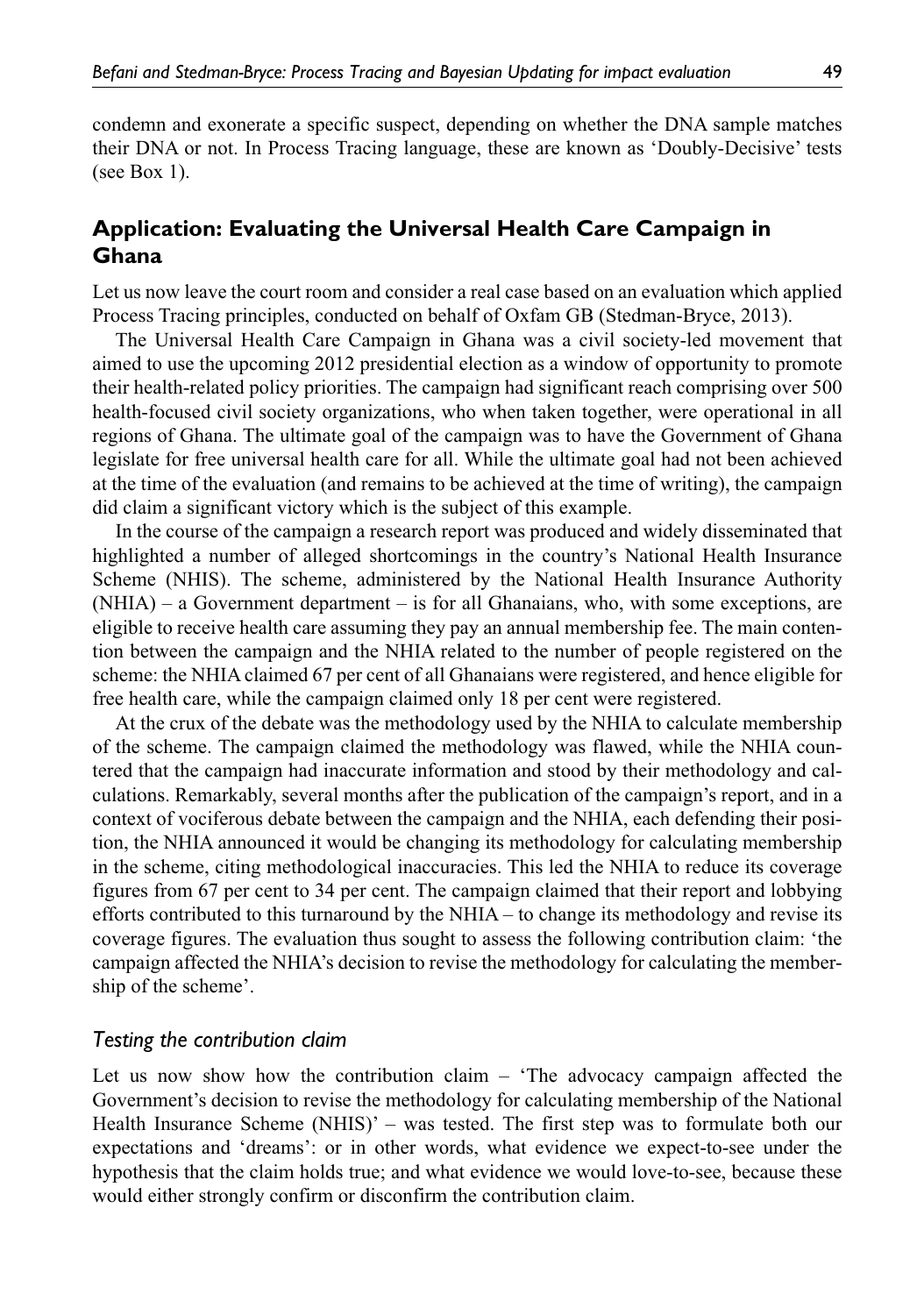| <b>Expectation One</b>   | At least partial congruence between the revised methodology and the<br>suggestions made by the campaign.                                                       |
|--------------------------|----------------------------------------------------------------------------------------------------------------------------------------------------------------|
| <b>Expectation Two</b>   | The revision to the methodology to happen sometime AFTER the campaign<br>published its report.                                                                 |
| <b>Expectation Three</b> | The campaign and its report to have sufficient reach or to be targeted in a way<br>that the Government could have, at least potentially, access to the report. |
| <b>Expectation Four</b>  | The majority of the stakeholders responsible for the campaign (who have an<br>incentive to say it has been successful) believe in the contribution claim.      |

**Table 1.** Description of evidence expected to be observed under the hypothesis that the contribution claim holds.

Table 1 describes the expectations held by the evaluators in terms of evidence to be observed if the contribution claim holds true. For each expectation, we now discuss why observing that specific evidence, while strengthening our confidence in the contribution claim, is not enough to prove influence, while failing to observe it strongly weakens the claim (that the campaign had an influence).

- Partial congruence between the revised methodology and the suggestions made by the campaign might be a coincidence: the changes might have been inspired by knowledge unrelated to the campaign. This is why observing evidence described in Expectation One does not confirm that influence has taken place. However, failing to observe at least partial congruence between the suggestions and the implemented changes makes it much more difficult to argue that influence has taken place. If this is the case, we would observe some congruence.
- In Expectation Two: causal transformations take place in a temporal sequence, the cause happening before the effect. If the changes took place before the campaign even published its report, it is impossible to argue that the NHIA were influenced by something that had not yet been released! Unless the Government had access to draft reports, which in the specific situation appeared very unlikely. Clearly, the mere observation that the changes take place after the campaign is not enough to prove influence: many other events took place after the campaign that are obviously unrelated to it.
- As for Expectation Three: if the campaign were not strongly picked up by the media and did not have wide resonance, and no evidence was found that the Government had access to the report through other channels, an argument could be made that the Government was oblivious to it and could not have been influenced in any way by it. This expectation was largely met when the Government explicitly reacted against the campaign and the findings of its report, which proved that they had had access to its content. However, just because it appears uncontroversial that the NHIA had access to the report, it does not necessarily mean that it was influenced by it. In theory, having access to the report might have made the Government more aware of potential dangers and encouraged it to avoid what was suggested, doing exactly the opposite! So mere exposure to the campaign is not sufficient to prove influence.
- Finally, Expectation Four stems from the fact that stakeholders responsible for the campaign have strong incentives to prove that they are being successful at what they do; so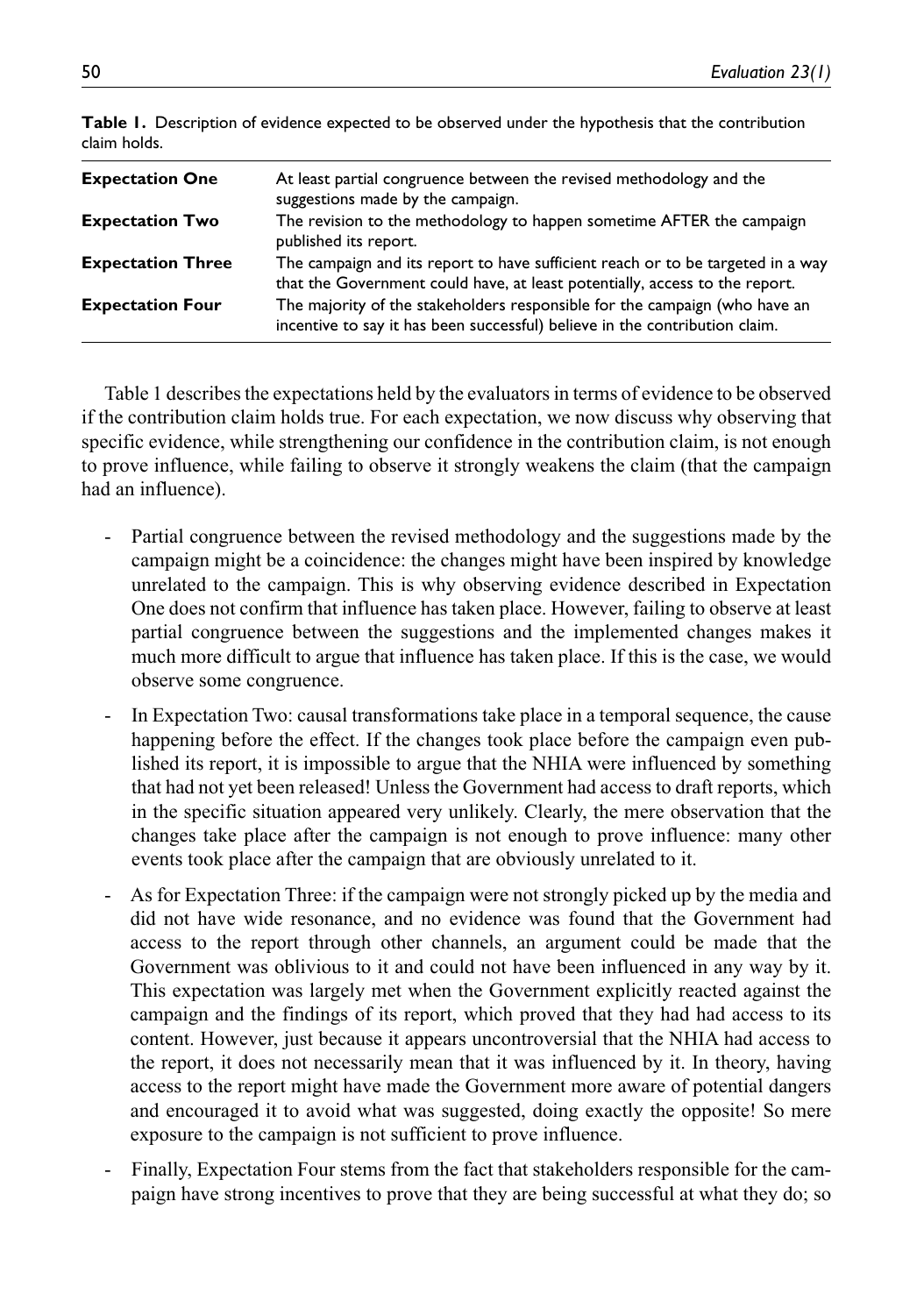if the campaign is actually successful, we would expect them, if not to brag about it, at least to share their positive view of it. Of course, just because stakeholders responsible for the campaign declare it a success, it does not prove that this is actually the case (precisely because they have career-related incentives to say so which are unrelated to whether the campaign was actually successful or not. If we had access to an independent view, say of someone whose career is unrelated to the success of the campaign, we would have different expectations).

Notice that, if observing E is a Hoop test for a contribution claim, not observing E becomes a Smoking Gun test for the negation of the claim (Humphreys and Jacobs, 2015). In this case, if we fail to observe expectation four and most of the above stakeholders admit that the campaign failed, this becomes strong evidence that the campaign did fail; indeed, it might be difficult for the evaluator to think of reasons different from the campaign actually failing to explain these accounts. It would be difficult to imagine a situation where the campaign has been clearly successful and yet individuals, who have an incentive to show that this is the case, deny it. Why would they say that? Failing to observe Hoop test evidence for an influence claim thus constitutes Smoking Gun evidence that the intervention did not have an influence.

In other words, the above would constitute Smoking Gun evidence that the contribution claim does *not* hold. On the other hand, among the evidence we would 'love-to-see', because it greatly increases our confidence that the contribution claim *does* hold, being rare under alternative circumstances, we can include:

- 1. Admission of influence on behalf of the NHIA in a public statement; and
- 2. The NHIA using exactly the same formula suggested in the report to revise its methodology.

Both of the above were observed during the evaluation, and both would be very unlikely unless the NHIA was influenced by the report. In theory, it is possible to find alternative explanations. For example, for number one, we could construe that the NHIA considered the organizations responsible for the report as allies and wanted to support them, even though the report had not influenced the reform substantially. This assumption, however, was strongly weakened by evidence of the obvious tension and strong language the NHIA used against the campaign organizations to refute their report's findings and in directly attacking the credibility of those organizations within the campaign. Similarly, in number two above, the NHIA might have been pursuing independent research in parallel to the campaign, leading exactly to the same recommendation. This would have been unlikely because the recommendation was very specific (a mathematical formula); in any case, no evidence of previous research was found whatsoever.

Absence of evidence is not equivalent to evidence of absence; we might not find evidence simply because we do not look for it! However, if we show that we have looked hard and have not found anything, we are leaning more towards evidence of absence than absence of evidence. In the example we are illustrating, the specific attitude of the NHIA during the campaign makes it hard to believe that it was undertaking parallel research to decide how to improve the methodology. If the NHIA wanted to downplay the influence of the campaign, they could have taken the opportunity to claim during the campaign that they were working on something similar. If they had evidence that the campaign did not add any value to their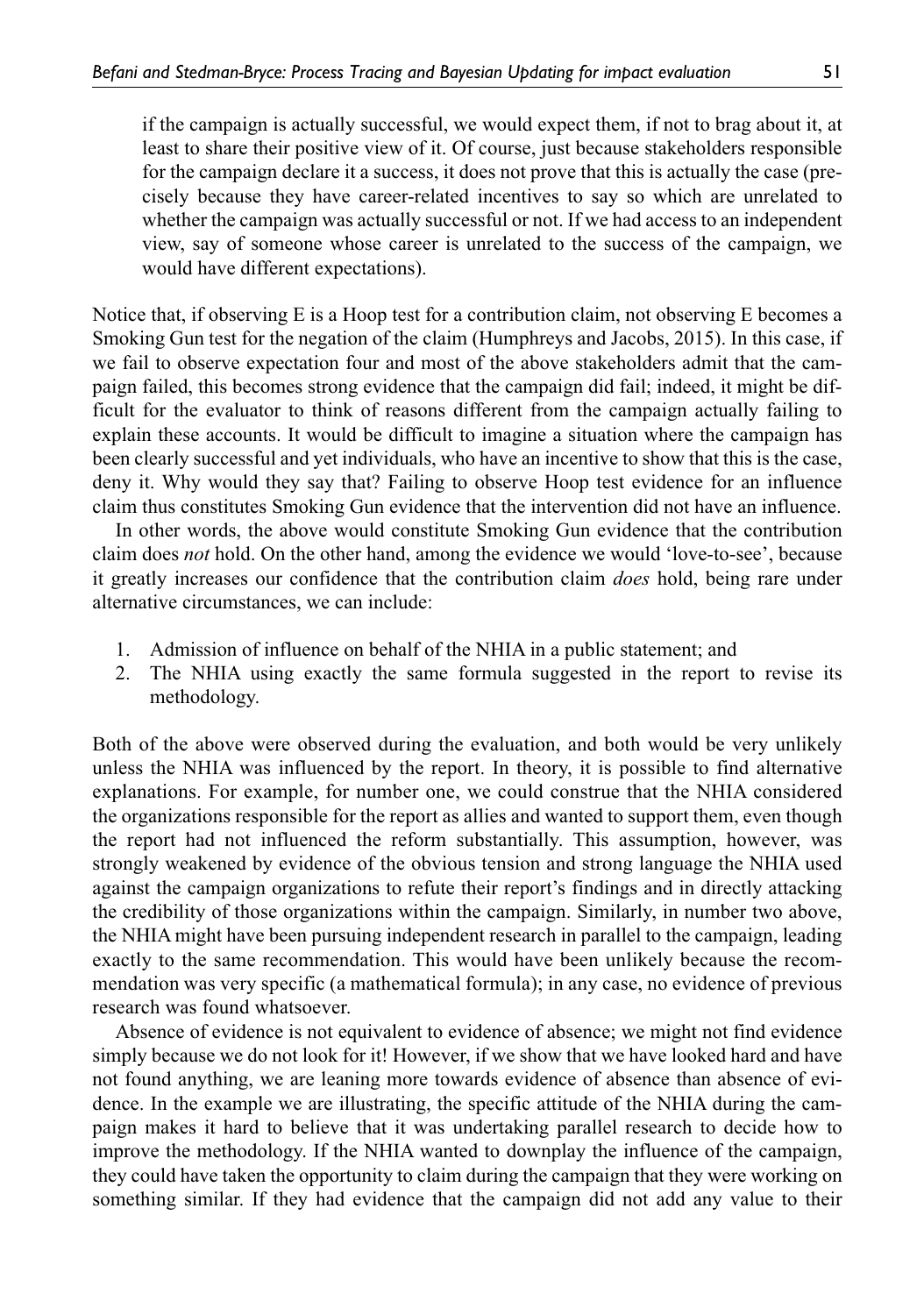process, they could have produced it. Instead, they attacked the campaign's report as a whole, only to do some of what the report suggested a few months later.

The strong language used by the NHIA in attacking the campaign also suggests that they were uncomfortable being highlighted and influenced in this way by civil society organizations, least of all Oxfam GB who had a role in supporting the campaign (these attitudes are to an extent captured in the proverbs 'the lady doth protest too much' and 'he that blames would buy'). In short, the NHIA was unable to prove that they were not influenced by the campaign, even though it appeared that they would have liked to, judging from the tension during the campaign. Then during a WHO/World Bank Ministerial meeting, the official Ghana delegation, on public record, admitted the influence of the campaign and how the intervention had actually been useful.

While observing either of the two 'love to see' items listed above strongly increases our confidence that the campaign influenced the NHIA's revision of the methodology, failing to observe either does not weaken the contribution claim. The campaign could still have had an influence, even if the NHIA did not admit it publicly. Similarly, the report might have influenced the new methodology only partially, which would have resulted in the new methodology not being identical to the one eventually adopted. Finally, in Bayesian terms we can claim that, in general, the probability of the Government admitting to be influenced by an NGO if they actually are is much higher than if they are not; and that the probability of the formula used by the Government being identical to the one used in the report 'by chance', or for reasons other than the campaign exercising its policy influence, is in general quite low; and specifically much lower than the probability of the authority using the same formula in case of influence.

The above strategies help prove a specific contribution claim; but events (or outcomes) rarely have one single cause. For example, the upcoming elections might have provided additional pressure to be accountable to citizens and civil society, which might have provided the final push for the NHIA to adopt the new methodology. In addition, the NHIA might have been finally convinced by the methodological soundness of the technical recommendation, realizing it was superior, which might not have happened if the suggestion were not as clear cut or more 'political' than 'technical'.

A number of modified, more complex contribution claims, taking account of other influencing factors besides the intervention, can be developed and tested using the same method described above, gradually incorporating and consolidating evidence found for the single factors (Befani and Mayne, 2014; Befani et al., 2016).

### **Measuring the strength of the evidence with Bayesian probability**

Throughout this article we have used terms such as 'unlikely', 'confidence', 'chances', and so on because the goal of this approach is not to assess impact directly but to assess our 'confidence' that the intervention had an impact (Befani et al., 2016). Other authors (Beach and Pedersen, 2013; Bennett, 2008, 2014; Schmitt and Beach, 2015) have observed how the principles of Process Tracing can be fruitfully combined with Bayesian probability to quantify the probative value of specific pieces of evidence, or their power to change our pre-observation confidence that a specific contribution claim holds.

In Bayesian terms, before starting data collection, we can quantify our 'prior' confidence about the contribution claim (that we could, for example, do in Steps 1 to 4 of a Contribution Analysis (see Befani and Mayne, 2014) into the probability that the claim is true and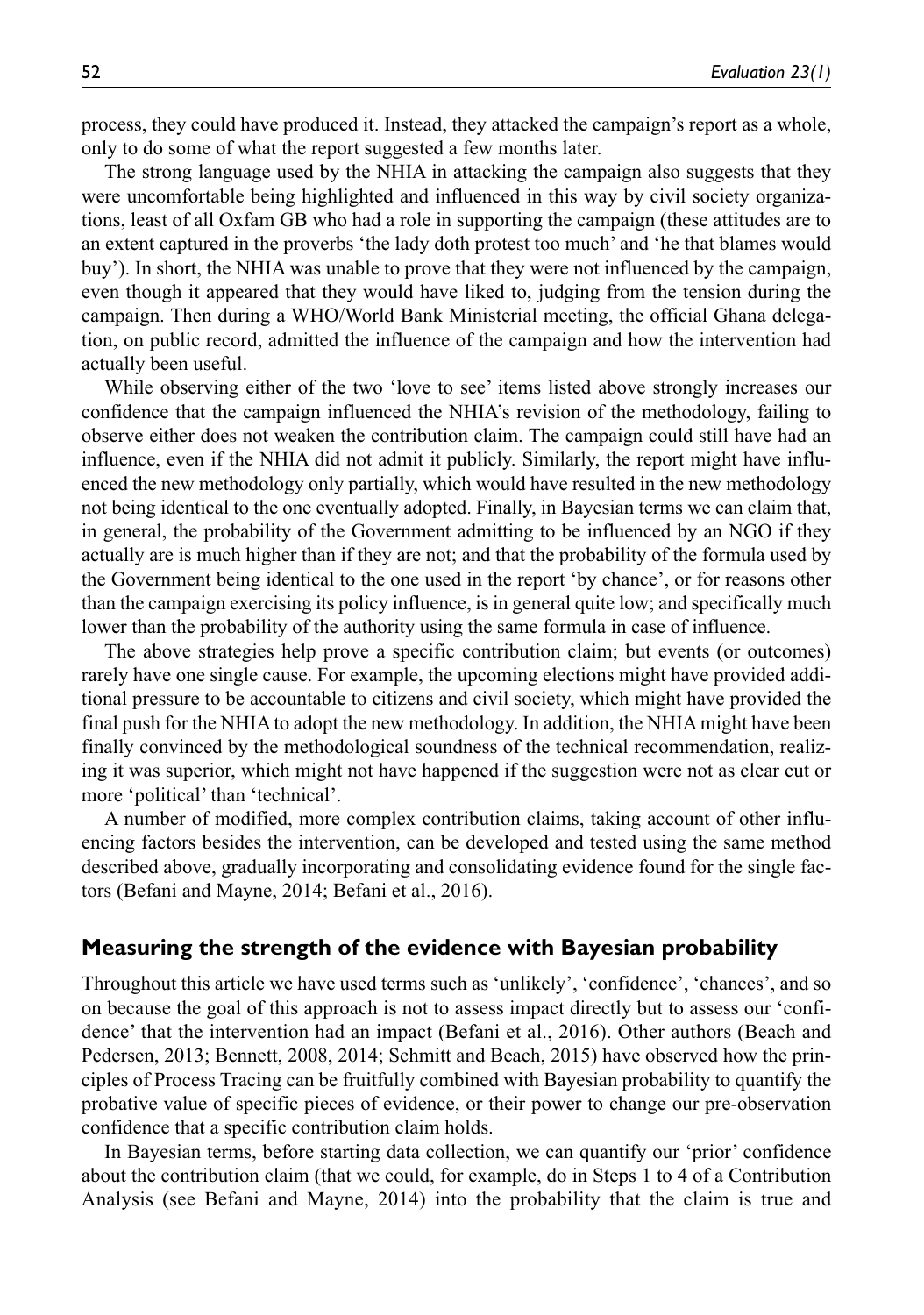represent it as P(CC) (probability of the contribution claim being true). If we have no prior information about the claim and essentially no reason to believe that it is more valid than not or less valid than not, our prior confidence will be 0.5, which is known as the 'no information' situation in Bayesian statistics (Fairfield and Charman, 2015; Piccinato, 2009).

The role of data collection is then to 'update' our confidence in the contribution claim, increasing it or decreasing it compared to the prior, pre-observation situation. Following the Bayes formula, our 'post-observation' or 'posterior' confidence in the claim (represented as the conditional probability of the claim given that evidence E has been observed) is obtained as follows:

$$
P(CC|E) = P(CC) * P(E|CC) / P(E)
$$

While the above is the most popular representation of the Bayes formula, an alternative sees the probability of evidence E, denoted as P(E), being represented in a way that explicitly shows the importance of the sensitivity  $P(E|CC)$  and Type I error  $P(E|\sim CC)^7$ :

$$
P(CC|E) = P(CC) * P(E|CC) / [P(CC)*P(E|CC) + P(\sim CC)*P(E|\sim CC)]
$$

The right side of the formula shows that the power of the evidence to change our prior confidence P(CC) depends on the 'sensitivity' or true positives rate: in particular, the evidence has higher power to change our prior confidence if the sensitivity is high. This can be associated with the Process Tracing Hoop Test: if the sensitivity  $(P(E|CC))$ , or our expectation of observing a specific piece of evidence under the contribution claim, is high, it means that the Hoop test is strong, and failing to observe E drastically reduces our confidence in the claim.

The same side of the formula also shows that the probative value of evidence E is high when its Type I error (the false positives rate), denoted as  $P(E|\sim CC)$ , is low. The link with Process Tracing is that Smoking Gun, confirmatory evidence is highly specific to the claim (has high specificity or high true negatives rate), because it is highly unlikely under alternatives to the claim. Another advantage of this formalization is that it shows the link between probative value and the likelihood ratio 'sensitivity/Type I error', formalizing the statement we made early on about how the probative value increases as the difference between sensitivity and Type I error increases. Figure 1 illustrates the links between sensitivity, specificity, Type I error, the likelihood ratio and Process Tracing tests. Notice how the probative value/conclusiveness of tests increases as we move away from the diagonal, 'sensitivity = Type I error' line.

While not everyone is an enthusiast about quantifying confidence and probabilities in qualitative research (Fairfield and Charman, 2015), approaching Process Tracing in this way is useful to overcome a dilemma which is often encountered in practice: the uncertainty around classifying specific pieces of evidence as smoking gun, straw-in-the-wind, or hoop tests. Figure 1 should help clarify how in straw-in-the-wind evidence, sensitivity is not very high and Type I error is not very low; while in more conclusive evidence we either have a sensitivity which is close to one or a Type I error which is close to zero. The Doubly-Decisive tests describe the fortunate situations where we have both. Many practitioners are now attempting to classify evidence under these tests without formally or informally referencing such probabilities, while we argue that such a classification is only defensible after having made statements, either qualitative or quantitative, about sensitivity and Type I error.

In order to illustrate how the Bayes formula can be applied, consider the example of our favourite piece of evidence from above: the admission of influence on behalf of the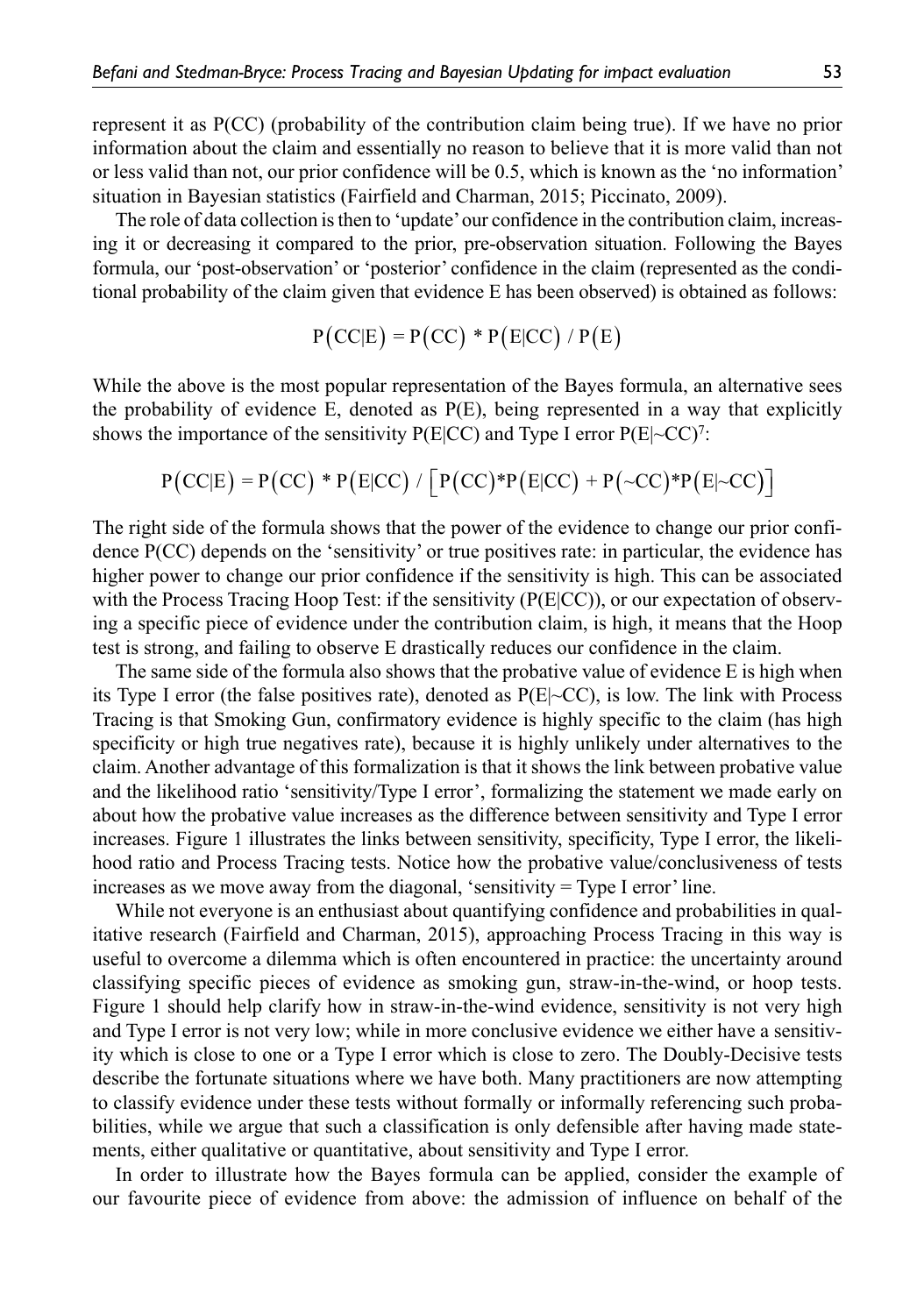Government. Let's assume that we have no prior information on how likely the intervention is to have influenced the NHIA's decision to revise the formula in that particular way: this will set the prior probability of the contribution claim at 0.5.

We now need to assess the power of the Government's admission to change our initial confidence. In order to do this, we need to estimate the sensitivity and Type I error of this piece of evidence for our claim. Since precise estimation of these probabilities is not always straightforward, we use three different scenarios to help us navigate intervals of possibilities: the standard, conservative and super-conservative scenarios.

In our standard scenario, the Type I error is set at 0.01: a Government admitting to be influenced by an NGO while this is actually not the case can be considered an extremely rare event, happening in only 1 per cent of situations where Governments take decisions without being influenced by NGOs. At the same time, the probability that the Government admits influence when having been influenced (the sensitivity) is higher, although the event is not very frequent either because Government in general tend to be resistant to admitting influence of non-governmental entities. Our standard estimate for this context is 0.2: which means that there is a 20 per cent chance that Government admit influence when they have actually been influenced.

In this scenario, observing the Government admit influence increases our confidence in the contribution claim from 0.5 to 0.958 (Table 2).

One typical critique of this approach is that the post-observation confidence in the contribution claim is over-dependent on the estimates of the probability of observing that evidence under different hypotheses, which might not be considered reliable if there is not enough quality data available. The good news is that the robustness of the approach (or the sensitivity of the findings to these probabilities) can be tested *while applying* the approach. Table 2 presents alternative estimates of the post-observation confidence under different scenarios and different values of sensitivity and Type I error.

Under a more conservative estimate, where we think Governments would tend to praise NGOs more frequently, even without being influenced by them, the Type I error  $P(E|\sim CC)$  is higher and set at 0.05; in the super-conservative estimate this value reaches 0.1, which means that Governments for some reason praise NGOs for one out of 10 policy decisions they make, even if they are not influenced by these organizations.

Similarly, if we are to make more cautious and uncertain assumptions on the sensitivity of the evidence, we can assume that it's more unlikely for Governments to admit influence even when they are influenced, and set the sensitivity  $P(E|CC)$  at a lower 0.15 in the conservative and at 0.1 in the super-conservative scenarios.

Table 2 reports the values of the post-observation confidence under the three scenarios. In the conservative estimate, the evidence still increases our confidence in the contribution claim (from 0.5 to 0.75), but less than in our standard scenario. In the extreme, super-conservative scenario, our prior confidence is left completely unchanged by the Government's admission. Even if we do not trust the values we used to reach these conclusions, the formula allows us to elicit the implicit assumptions we make when making such statements on the weakness or inconclusiveness of the evidence. Saying that the evidence is useless requires the strong assumption that the Government is equally likely to make such statements, whether they have been influenced or not. But if we believe that this assumption does not make any sense and that Governments will tend to admit influence more easily if such influence is real than if it is not, then the admission does increase our confidence in the contribution claim. A comparison can be made, again, with admissions of guilt on behalf of suspects: this is usually taken as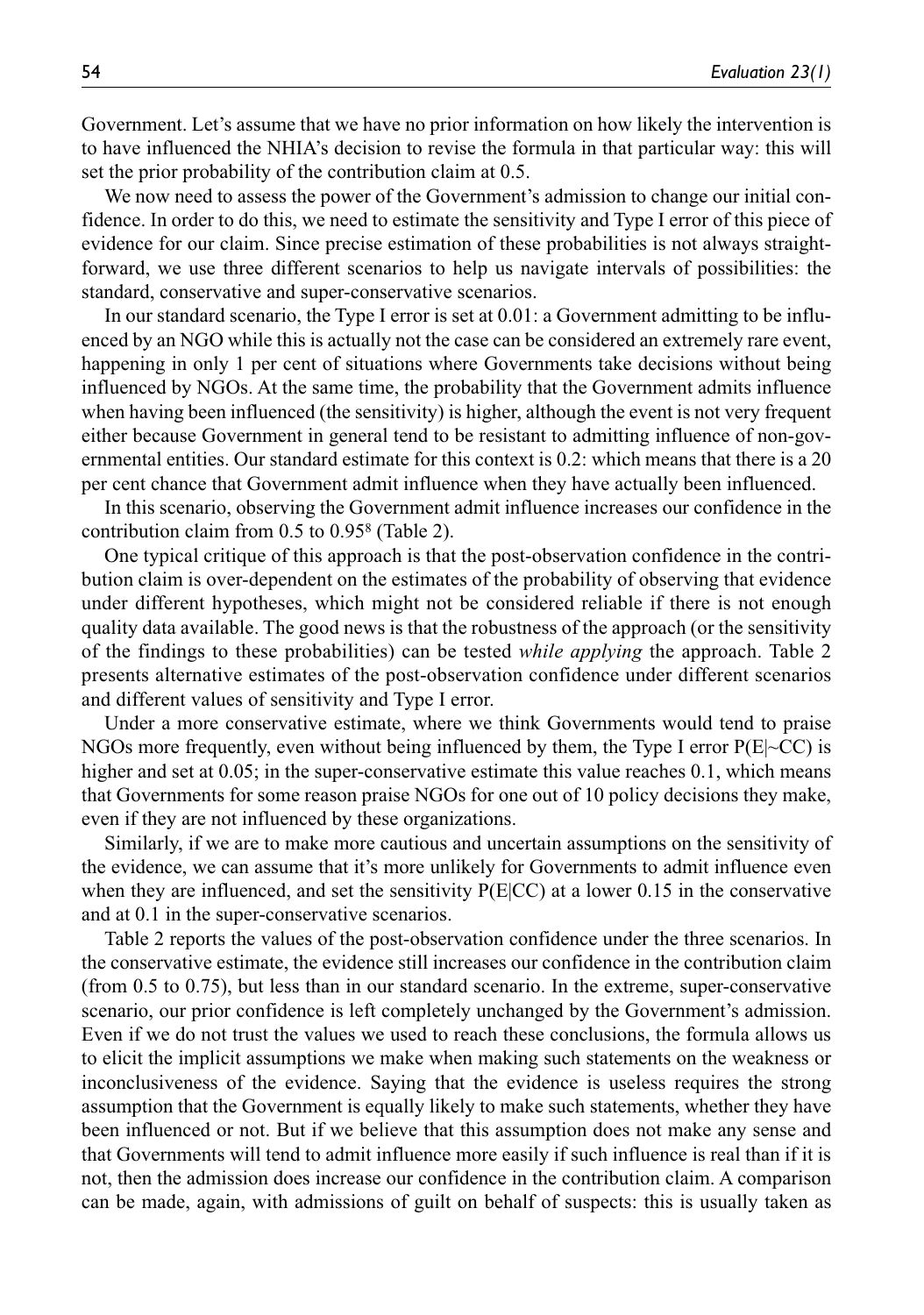|                                                                                                                                                           | Standard | Conservative | Super-conservative |
|-----------------------------------------------------------------------------------------------------------------------------------------------------------|----------|--------------|--------------------|
| SENSITIVITY: Probability of the Government admitting<br>to be influenced by an NGOs under the hypothesis of<br>influence taking place $-P(E CC)$          | 0.2      | 0.15         | 0.1                |
| TYPE I ERROR: Probability of the Government admitting<br>to be influenced by an NGOs under the hypothesis of no<br>influence taking place $-P(E \sim CC)$ | 0.01     | 0.05         | 0. I               |
| Prior Confidence in the hypothesis of influence $- P(CC)$                                                                                                 | 0.5      | 0.5          | 0.5                |
| Post-observation Confidence in hypothesis of influence:<br>P(CC E)                                                                                        | 0.95     | 0.75         | 0.5                |

**Table 2.** Probabilities needed to estimate the updated, post-observation confidence in our hypothesis of influence.

**Table 3.** Qualitative rubrics describing different quantitative levels of confidence.

| <b>Practical Certainty</b>  | $0.99 +$      |  |
|-----------------------------|---------------|--|
| <b>Reasonable Certainty</b> | $0.95 - 0.99$ |  |
| High Confidence             | $0.85 - 0.95$ |  |
| <b>Cautious Confidence</b>  | $0.70 - 0.85$ |  |
| More Confident than not     | $0.50 - 0.70$ |  |
| No information              | 0.50          |  |

evidence of guilt when the assumption that suspects have the same tendency to confess whether they are guilty or not is not considered credible.

The point of this exercise is not to estimate quantities with a high degree of precision, but to illustrate how the formalization of sensitivity and Type I error values allows a reasonably accurate assessment of the strength of given pieces of evidence for a claim; or at least allows us to uncover the extreme assumptions we would need to make in order to argue that the evidence is completely uninformative.

If evaluators or stakeholders struggle to use the language of probability, we can also use qualitative rubrics to evaluate our confidence as illustrated in Table 3. Using qualitative rubrics, we can express our assumptions above as follows:

- 1. We have no prior information about the chances that the intervention has had an influ $e^{i\theta} - P(CC) = 0.5;$
- 2. We are cautiously confident (0.80, standard), or highly confident (0.90, super-conservative) that the Government would not admit to be influenced by an NGO, if this were the case; and
- 3. We are practically certain (0.99, standard), or reasonably certain (0.95, conservative), or highly confident (0.90, super-conservative), that the Government would not declare to have been influenced by an NGO, if this were not actually the case.

Finally, our conclusions would read:

• The evidence does not alter our confidence in the contribution claim in any way (superconservative scenario,  $P(CC|E) = 0.5$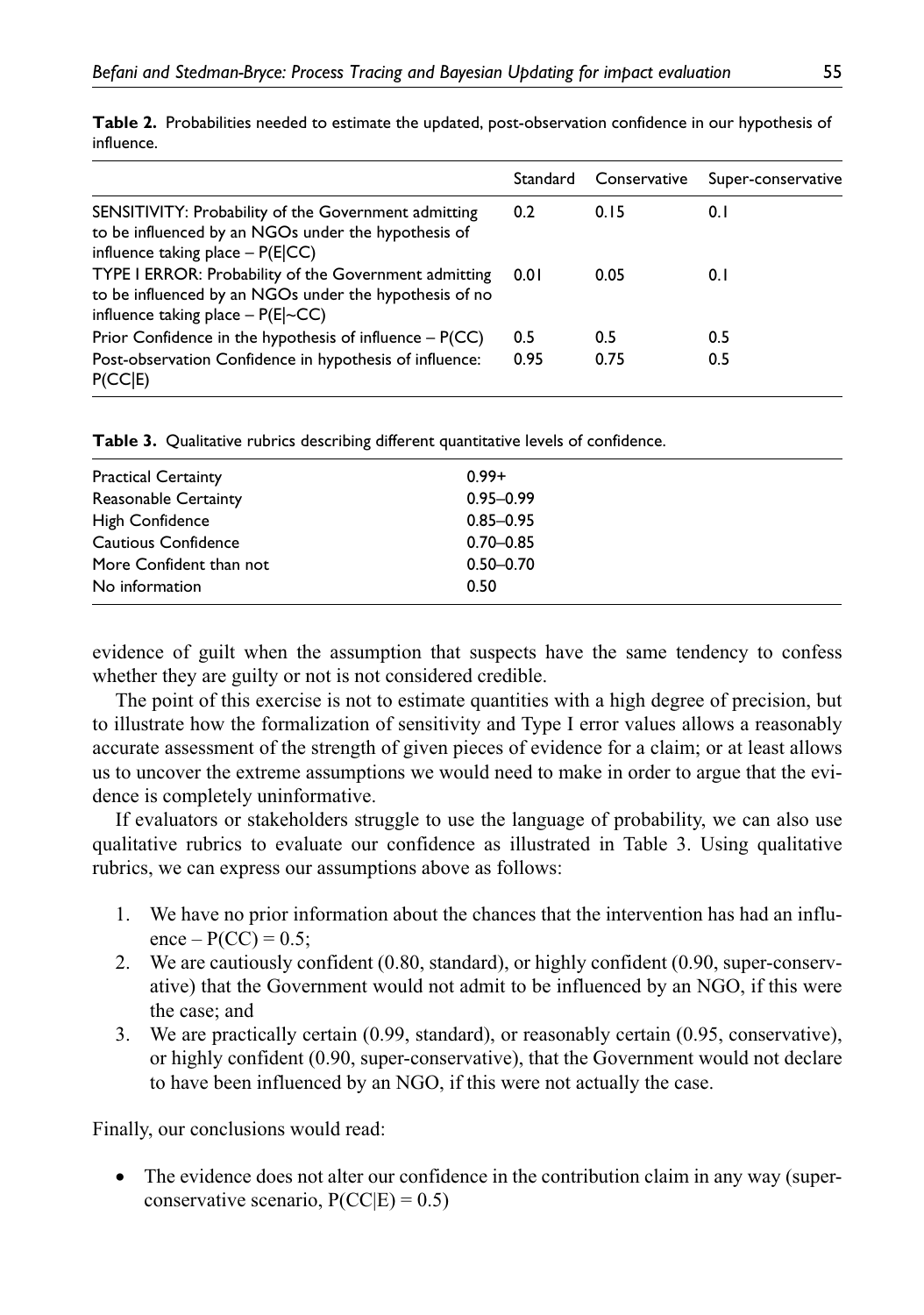- The evidence makes us cautiously confident in the validity of the contribution claim (conservative scenario,  $P(CC|E) = 0.75$ )
- The evidence makes us reasonably certain of the validity of the contribution claim (standard scenario,  $P(CC|E) = 0.95+)$

Even just a small difference between the expectations of observing that specific evidence under the two hypotheses (influence/no influence) can increase our confidence about the truth of the contribution claim. Using the Bayes formula to elicit our implicit assumptions and make our expectations transparent is not just a pedagogical or sophisticated formalization: it allows other stakeholders to check the robustness of our reasoning, to make alternative proposals, to see the implications of considering the evidence irrelevant or uninformative; and ultimately increases the rigour, robustness and credibility of the evaluation.

# **How to apply the approach: Practical considerations and the 'contribution trial'**

The theories of change we encounter in our daily practice as evaluators are often not amenable to the derivation of testable implications. One of the benefits of the approach is to refine theories of change in such a way that their statements are much more limited and precise, which is often the only way to connect the theories with testable implications. For example, the initial contribution claim of the Health Care Campaign was a much more generic 'the campaign has had significant policy influence'; it was through the examination of evidence that the claim was made more specific and connected to the revision of the formula to calculate health system coverage. The evaluator discovered that many other interesting claims were simply not supported by the available evidence, and decided to focus on what could be proven. Using a more forgiving approach that would have tolerated looser linkages between evidence and contribution claims might have failed to refine the claim in such a precise way. In other words, contribution tracing has a low tolerance for vaguely expressed, unfalsifiable theories of change and untestable claims, and its application increases the conceptual precision, clarity and scientific quality of theories of change.

We have made use of the criminal case metaphor given many people's exposure to legal processes and procedures via televised crime dramas and the prevalence and popularity of crime fiction generally. This helps root the application of Process Tracing tests in examples which are familiar to most.

Building on this, we introduce the concept of a 'contribution trial' whereby evaluators can assess their evidence against the principles of what they 'expect-to-see' and what they would 'love-to-see'. We propose that – in order to minimize confirmation bias – this should be done in collaboration with key stakeholders and include 'critical friends' to the intervention under investigation; as well as actors representing other plausible influencing sources.

The 'contribution trial' is a constructive conversation focused around the assessment of the probative value of given pieces of evidence for given claims. The purpose of the 'contribution trial' is to reach agreement, through dialogue, about the most compelling evidence the evaluation should look for and what bearing, if found, such evidence would have on our confidence about the contribution claim.

This approach presumes that the 'contribution trial' is used as a collaborative process to aid primary data-collection design, and to inform appropriate selection of data-collection tools.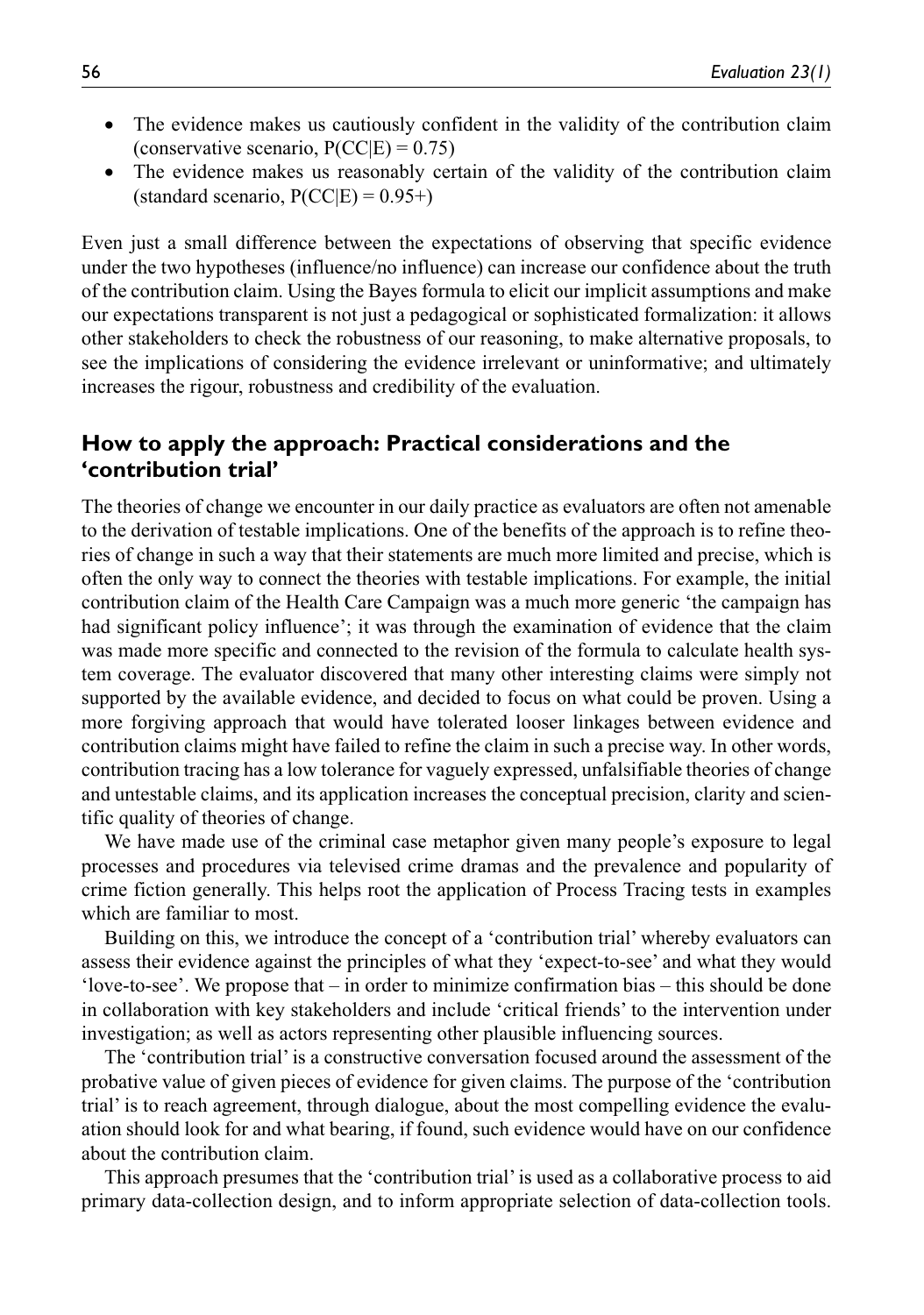It raises the likelihood that the evaluator asks the 'right' questions of the 'right' people and looks in the 'right' places with the most appropriate tools.

The judgment on whether the evidence is compelling or not, and on how compelling or strong a given piece of evidence is for a claim, is something that can be measured transparently and potentially agreed upon by a 'jury of judges', ideally representing 'stakes' around different contribution claims (in order to reduce confirmation bias). In order to facilitate agreement, it is important to formalize three probability assessments, representing the evaluator's expectation of (or confidence in):

- 1. The contribution claim being true (pre-observation of a specific piece of evidence, or simply 'prior');
- 2. The given piece of evidence being observed if the contribution claim holds (the 'sensitivity'); and
- 3. The given piece of evidence being observed if the contribution claim does not hold (the 'Type I error').

The 'jury' can expose their reasons during the course of a symbolic trial, and either broadly agree on the assessments of the three levels of confidence (for example following the above proposed rubrics) or propose different, alternative assessments. The judgments can be used to create extreme, opposite scenarios that would formalize the extent of disagreement. The ultimate outcome of these trials, the one directly useful for the evaluation, would be lower and upper limits of post-data collection confidence in the contribution claim.

If the evaluator formulates a series of different contribution claims and collects a number of pieces of evidence, different matrices can be created that link each observation (e.g. reported in the columns) with each claim (e.g. reported in the rows) on the basis of their sensitivity, Type I error, likelihood ratios, prior and posterior confidence, probative value, and so on. There should be a different matrix for each of these measures. In order to minimize bias and conflicts, the trial should not be conducted on the matrices indicating the confidence or the probative value directly, but only on those illustrating sensitivity and Type I error.9 When the 'jury' has validated the latter two measurements, the evaluator can compute the posterior and other measures, thus spotting at a glance which pieces of evidence have the highest probative value for each claim; and more generally which claims are most strongly supported.

# **Concluding remarks**

Qualitative methods for impact evaluation have traditionally been considered second-best and inferior to quantitative methods because of their lower internal validity and replicability. We believe that Contribution Tracing, an approach focused on the replicable and transparent testing of mechanisms and qualitative statements, has the potential to contribute to qualitative evaluation methods being taken more seriously for two main reasons.

The first is that the questions guiding data collection directly address the core reason we conduct data collection, which is to increase (or decrease) our confidence in a hypothesis. Every piece of evidence considered is assessed in terms of its ability to alter this confidence, and different Process Tracing tests can be used for this purpose, allowing the evaluator to fruitfully and transparently navigate a high number of hypotheses and a high number of pieces of evidence at the same time. This will allow evaluators to gradually connect claims with pieces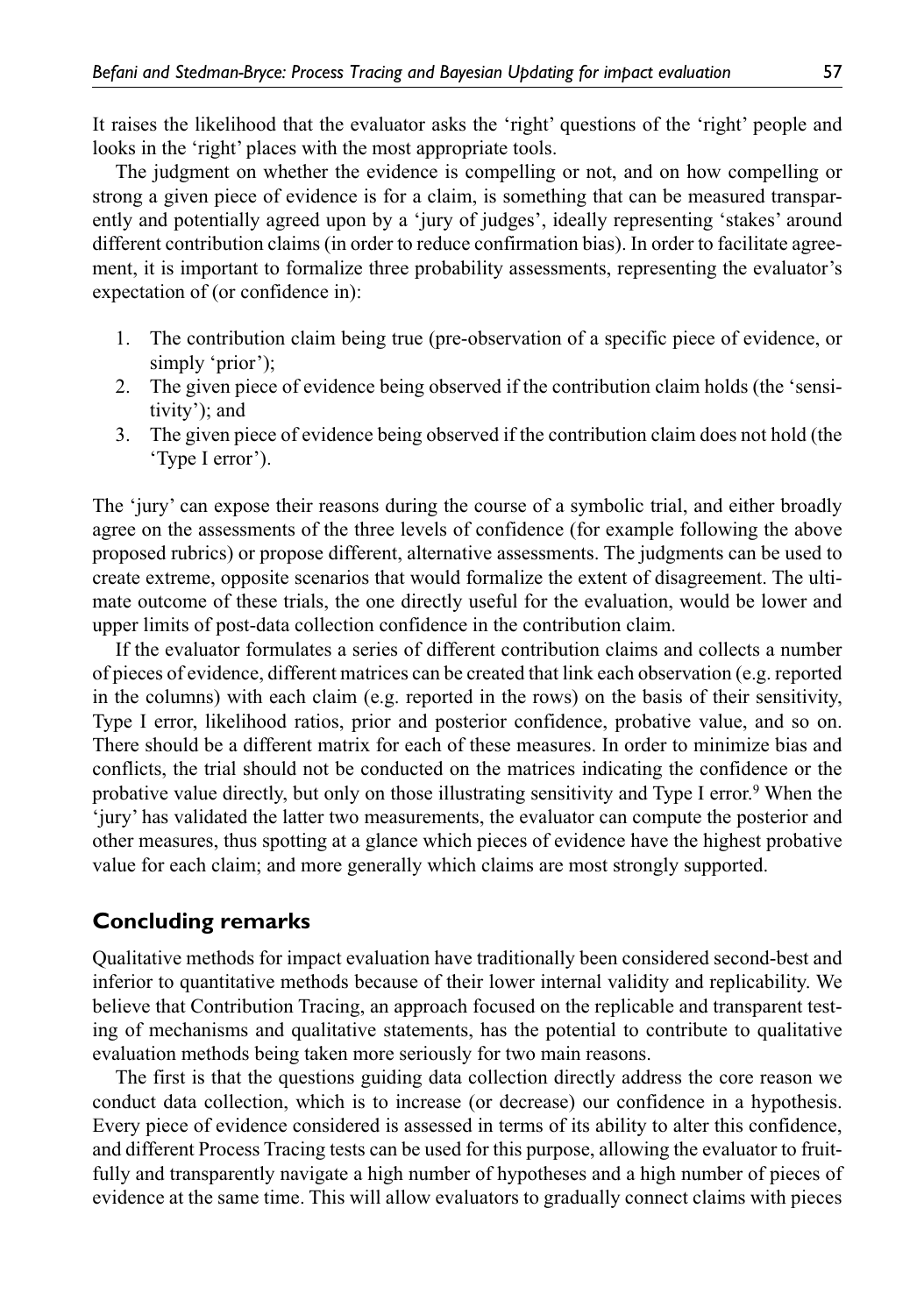of evidence and obtain a shortlist of a few, plausible claims which are strongly supported (as with inductive Process Tracing: see Beach and Pedersen, 2013; Bennett and Checkel, 2014b). This process can be made fully transparent, illustrating why the evidence for the eliminated hypotheses was weak, and why it was stronger for the hypotheses that have been retained.

The second reason is that, similarly to what happens in traditional quantitative and statistical methods, confidence can be measured, both with probability and qualitative rubrics. The measurements and qualitative assessments of confidence can be fully shared with a 'jury' of experts, stakeholders, or fellow evaluators, who can either validate or refine the assessments. The process is replicable and will produce confidence intervals describing the power of given pieces of evidence to change our confidence in the contribution claim (e.g. from 0.75 to 0.95 as in the Table 2 above), increasing the robustness and ultimately the 'objectivity' of qualitative evaluation findings.<sup>10</sup>

As we anticipated at the beginning of this article, we are still not providing a fully-fledged textbook guidance on the approach, which would both articulate its epistemological premises, and offer step-by-step, application-relevant indications. A more robust defence of the approach would need to build more explicitly on the application of Bayesian Updating in other fields (law, medical diagnosis, geology, archaeology, social science), and answer important practical questions on how to estimate the required probabilities, including for example those relating to 'packages' of pieces of evidence.

Nonetheless, we hope that  $-$  as we continue to test the approach on our real-life evaluations – the guidance provided so far is sufficient to influence the practice of at least some other evaluators, contributing to making data collection more transparent, systematic and ultimately efficient. We hope to encourage and enable evaluators to act as 'evaluation knowledge translators', supporting others with responsibility for the design and planning of development intervention; for example, by assisting in the downstream design of development interventions' evaluation M&E frameworks based on a comprehensive understanding of what evidence will be sought upstream as impact evaluation gets underway. Greater understanding of the probative value of items of evidence in relation to specific contribution claims can focus M&E frameworks and plans towards attaching greater importance to collecting data with higher probative value over the lifetime of the intervention, in the context of an impact evaluation upstream.

### **Funding**

This research received no specific grant from any funding agency in the public, commercial, or not-forprofit sectors.

### **Notes**

- 1. Notice that the Hoop test for the existence of a mechanism is the Smoking Gun test for its nonexistence (Bennett, 2014; Humphreys and Jacobs, 2015). If failing to observe E rules out theory T (hence T fails the Hoop test), observing 'absence of E' confirms that theory T does not exist or that 'non T' exists. In other words, 'absence of E' is a Smoking Gun test for the non-existence of T. Similarly, if observing evidence F strongly confirms (is a Smoking Gun test for) theory S, not observing F means that the alternatives to S cannot be ruled out, or in other words the alternatives to S pass the Hoop Test.
- 2. For example, Set Theory and Directed Acyclic Graphs (DAGs or multitrees).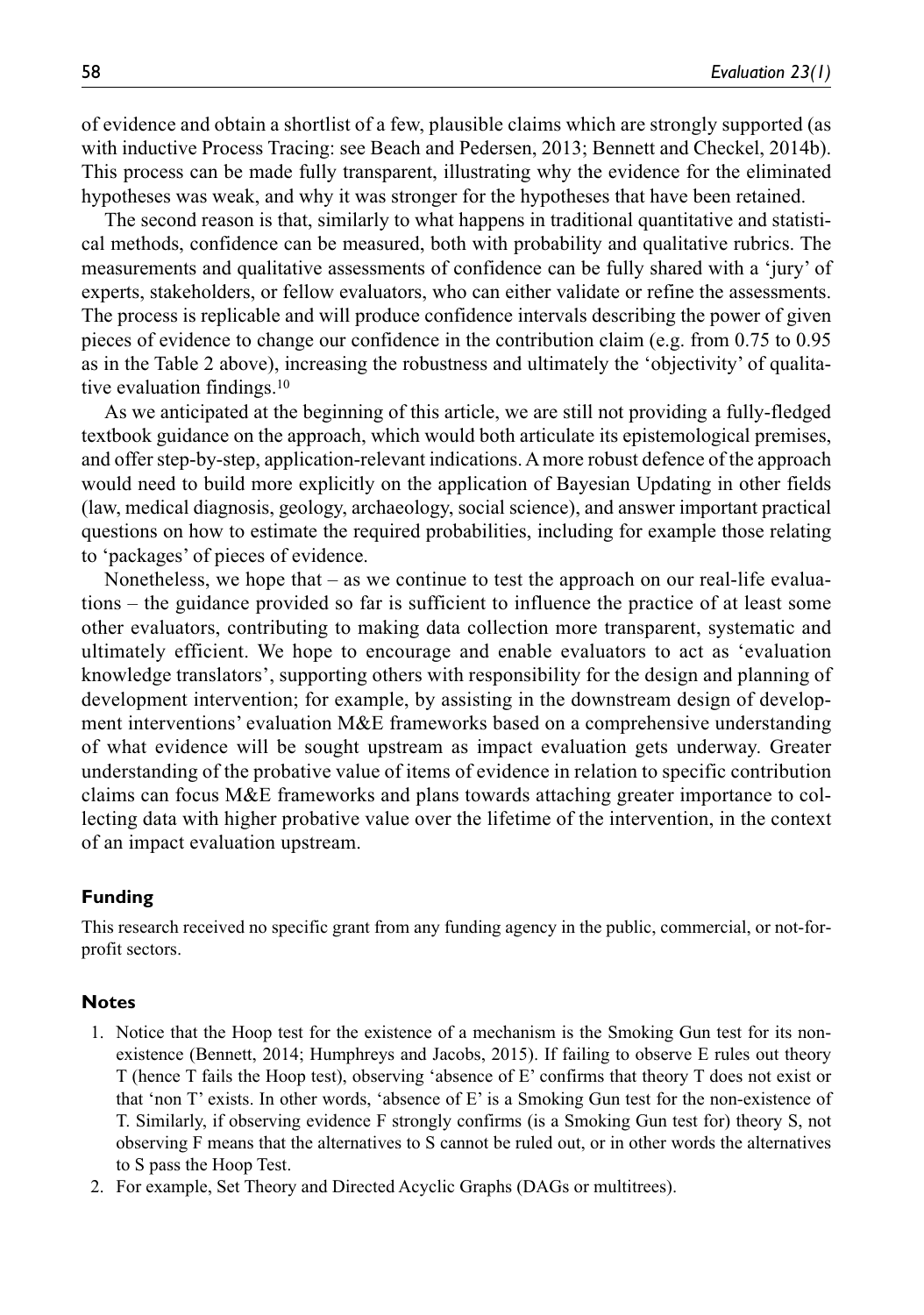- 3. The application of Bayesian analysis to law court cases has been questioned (Brilmayer, 1986); however, the matter is far from being settled and the vast majority of the participants of the symposium maintained that the advantages outweigh the disadvantages.
- 4. We need to look carefully if we want to avoid confusing evidence of absence with absence of evidence!
- 5. The language of necessity and sufficiency is used for illustrative purposes and is not to be intended as if we are embracing a deterministic perspective: set theory incorporates the possibility of 'fuzziness' which is compatible with the realm of probability and 'degrees of confidence'.
- 6. See caveats above on fuzzy set theory.
- 7.  $P(E) = P(E \cap CC) + P(E \cap \sim CC) = P(CC)*P(E|CC) + P(\sim CC)*P(E|\sim CC)$
- 8.  $P(CC|E) = 0.5 * 0.2 / (0.5 * 0.2 + 0.5 * 0.01) = 0.1 / (0.1 + 0.005) = 0.1 / 0.105 = 0.952381$
- 9. And prior confidence, if different values of it are used.
- 10. The term 'objectivity' is used because the claims would have been agreed upon and validated by a jury

### **References**

- Beach D and Pedersen R (2011) *What is Process-Tracing Actually Tracing? The Three Variants of Process Tracing Methods and Their Uses and Limitations*. APSA 2011 Annual Meeting Paper. Available at:<http://ssrn.com/abstract=1902082>
- Beach D and Pedersen R (2013) *Process-Tracing Methods: Foundations and Guidelines*. Ann Arbor, MI: University of Michigan Press.
- Befani B and Mayne J (2014) Process Tracing and Contribution Analysis: A combined approach to generative causal inference for impact evaluation. *IDS Bulletin* 45(6): 17–36.
- Befani B, D'Errico S, Booker F and Giuliani A (2016) *Clearing the Fog: New Tools for Improving the Credibility of Impact Claims*. London: International Institute for Environment and Development.
- Befani B, Ledermann S and Sager F (2007) Realistic Evaluation and QCA: Conceptual parallels and an empirical application. *Evaluation* 13(2): 171–92.
- Bennett A (2008) Process Tracing: A Bayesian perspective. In: Box-Steffensmeier J, Brady H and Collier D. *The Oxford Handbook of Political Methodology*. Oxford University Press.
- Bennett A (2010) Process Tracing and Causal Inference. In: Brady H and Collier D. *Rethinking Social Inquiry: Diverse Tools, Shared Standards*. New York: Rowman and Littlefield.
- Bennett A (2014) Appendix: Disciplining our conjectures. Systematizing process tracing with Bayesian analysis. In: *Process Tracing: From Metaphor to Analytic Tool*. Cambridge: Cambridge University Press.
- Bennett A and Checkel J (2014a) Introduction: Process tracing: From philosophical roots to best practices. In: *Process Tracing: From Metaphor to Analytic Tool*. Cambridge: Cambridge University Press.
- Bennett A and Checkel J (eds) (2014b) *Process Tracing: From Metaphor to Analytic Tool*. Cambridge: Cambridge University Press.
- Bjurulf S, Vedung E and Larsson C (2012) A triangulation approach to impact evaluation. *Evaluation* 19(1): 56–73.
- Brilmayer L (1986) Second-order evidence and Bayesian logic. *Boston University Law Review* 66: 673–91.
- Byrne D (2013) Evaluating complex social interventions in a complex world. *Evaluation* 19(3): 217–28.
- Collier D (2011) Understanding Process Tracing. *Political Science and Politics* 44(4): 823–30.
- Derwisch S and Löwe P (2015) Systems dynamics modelling in industrial development evaluation. *IDS Bulletin* 46(1): 44–57.
- Edwards W (1986) Summing up: The Society of Bayesian Trial Lawyers. *Boston University Law Review* 66: 937–41.